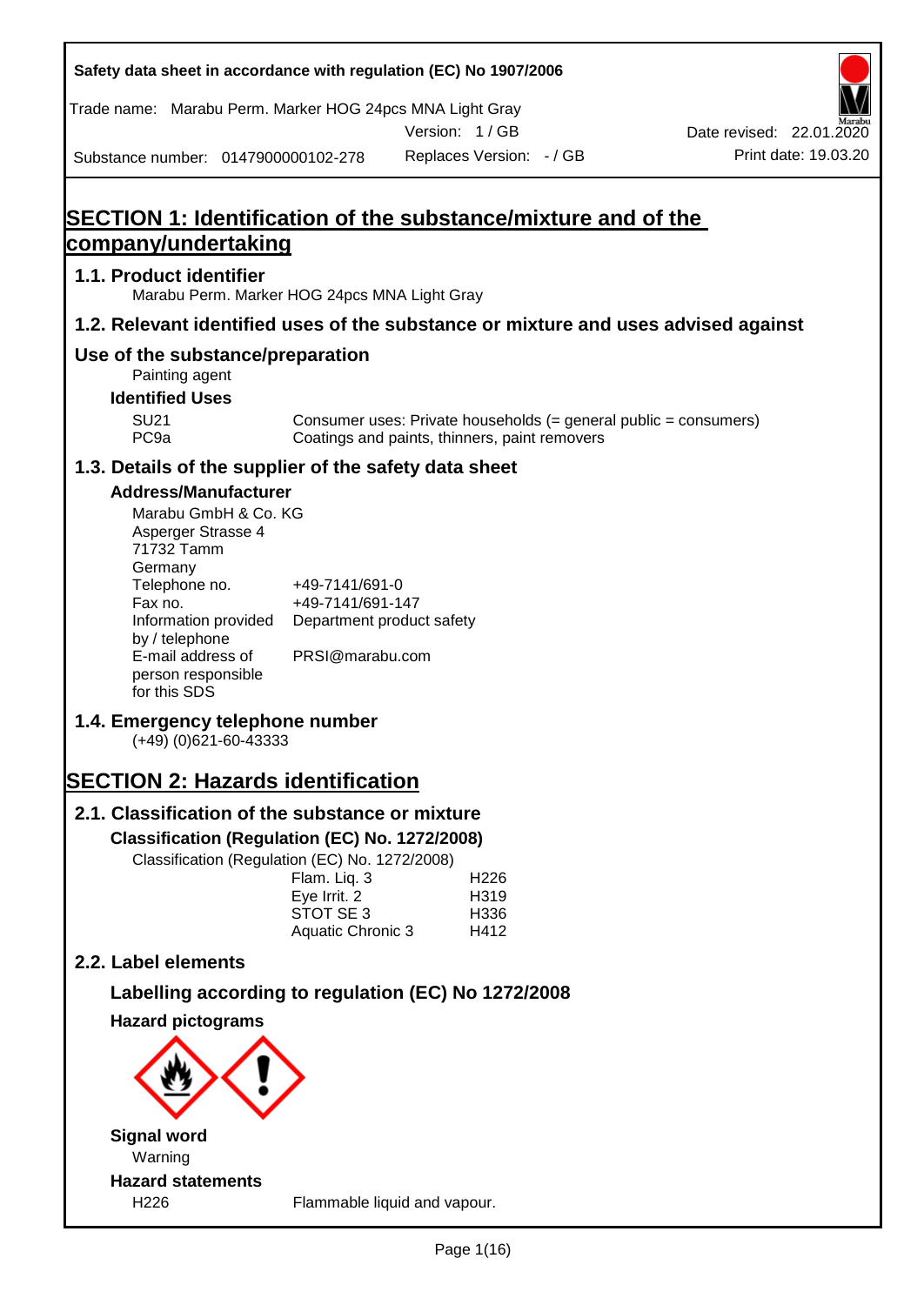| Safety data sheet in accordance with regulation (EC) No 1907/2006               |                                                       |                                                                                                                                     |                          |                          |      |                                                                                  |  |  |  |
|---------------------------------------------------------------------------------|-------------------------------------------------------|-------------------------------------------------------------------------------------------------------------------------------------|--------------------------|--------------------------|------|----------------------------------------------------------------------------------|--|--|--|
| Trade name: Marabu Perm. Marker HOG 24pcs MNA Light Gray                        |                                                       |                                                                                                                                     |                          |                          |      |                                                                                  |  |  |  |
|                                                                                 |                                                       |                                                                                                                                     | Version: 1 / GB          |                          |      | Date revised: 22.01.2020                                                         |  |  |  |
| Substance number: 0147900000102-278                                             |                                                       |                                                                                                                                     |                          | Replaces Version: - / GB |      | Print date: 19.03.20                                                             |  |  |  |
| H319                                                                            | Causes serious eye irritation.                        |                                                                                                                                     |                          |                          |      |                                                                                  |  |  |  |
| H336                                                                            | May cause drowsiness or dizziness.                    |                                                                                                                                     |                          |                          |      |                                                                                  |  |  |  |
| H412                                                                            | Harmful to aquatic life with long lasting effects.    |                                                                                                                                     |                          |                          |      |                                                                                  |  |  |  |
| <b>Precautionary statements</b>                                                 |                                                       |                                                                                                                                     |                          |                          |      |                                                                                  |  |  |  |
| P <sub>101</sub>                                                                |                                                       |                                                                                                                                     |                          |                          |      | If medical advice is needed, have product container or label at hand.            |  |  |  |
| P102                                                                            | Keep out of reach of children.                        |                                                                                                                                     |                          |                          |      |                                                                                  |  |  |  |
| P210                                                                            | sources. No smoking.                                  |                                                                                                                                     |                          |                          |      | Keep away from heat, hot surfaces, sparks, open flames and other ignition        |  |  |  |
| P264.1                                                                          | Wash hands thoroughly after handling.                 |                                                                                                                                     |                          |                          |      |                                                                                  |  |  |  |
| P271                                                                            | Use only outdoors or in a well-ventilated area.       |                                                                                                                                     |                          |                          |      |                                                                                  |  |  |  |
| P280                                                                            |                                                       |                                                                                                                                     |                          |                          |      | Wear protective gloves / protective clothing / eye protection / face protection. |  |  |  |
| P305+P351+P338                                                                  |                                                       | IF IN EYES: Rinse cautiously with water for several minutes. Remove contact<br>lenses, if present and easy to do. Continue rinsing. |                          |                          |      |                                                                                  |  |  |  |
| P405<br>P501.9                                                                  | Store locked up.                                      |                                                                                                                                     |                          |                          |      |                                                                                  |  |  |  |
|                                                                                 | Dispose of contents / container as problematic waste. |                                                                                                                                     |                          |                          |      |                                                                                  |  |  |  |
| Hazardous component(s) to be indicated on label (Regulation (EC) No. 1272/2008) |                                                       |                                                                                                                                     |                          |                          |      |                                                                                  |  |  |  |
| contains                                                                        | 1-Methoxy-2-propanol                                  |                                                                                                                                     |                          |                          |      |                                                                                  |  |  |  |
| 2.3. Other hazards<br>No special hazards have to be mentioned.                  |                                                       |                                                                                                                                     |                          |                          |      |                                                                                  |  |  |  |
| <b>SECTION 3: Composition/information on ingredients</b>                        |                                                       |                                                                                                                                     |                          |                          |      |                                                                                  |  |  |  |
| 3.2. Mixtures                                                                   |                                                       |                                                                                                                                     |                          |                          |      |                                                                                  |  |  |  |
| <b>Hazardous ingredients</b>                                                    |                                                       |                                                                                                                                     |                          |                          |      |                                                                                  |  |  |  |
| <b>Ethanol</b>                                                                  |                                                       |                                                                                                                                     |                          |                          |      |                                                                                  |  |  |  |
| CAS No.                                                                         | 64-17-5                                               |                                                                                                                                     |                          |                          |      |                                                                                  |  |  |  |
| EINECS no.                                                                      | 200-578-6                                             |                                                                                                                                     |                          |                          |      |                                                                                  |  |  |  |
| Registration no.                                                                | 01-2119457610-43                                      |                                                                                                                                     |                          |                          |      |                                                                                  |  |  |  |
| Concentration                                                                   | $>=$ 25                                               |                                                                                                                                     | $\epsilon$               | 50                       | %    |                                                                                  |  |  |  |
|                                                                                 |                                                       |                                                                                                                                     |                          |                          |      |                                                                                  |  |  |  |
| Classification (Regulation (EC) No. 1272/2008)                                  |                                                       |                                                                                                                                     |                          |                          |      |                                                                                  |  |  |  |
|                                                                                 | Flam. Liq. 2                                          |                                                                                                                                     | H <sub>225</sub>         |                          |      |                                                                                  |  |  |  |
|                                                                                 | Eye Irrit. 2                                          |                                                                                                                                     | H319                     |                          |      |                                                                                  |  |  |  |
| Concentration limits (Regulation (EC) No. 1272/2008)                            | Eye Irrit. 2                                          | H319                                                                                                                                |                          | $>= 50 \%$               |      |                                                                                  |  |  |  |
| 1-Methoxy-2-propanol                                                            |                                                       |                                                                                                                                     |                          |                          |      |                                                                                  |  |  |  |
| CAS No.                                                                         | 107-98-2                                              |                                                                                                                                     |                          |                          |      |                                                                                  |  |  |  |
| EINECS no.                                                                      | 203-539-1                                             |                                                                                                                                     |                          |                          |      |                                                                                  |  |  |  |
| Registration no.                                                                | 01-2119457435-35                                      |                                                                                                                                     |                          |                          |      |                                                                                  |  |  |  |
| Concentration                                                                   | $>=$                                                  | 25                                                                                                                                  | $\,<\,$                  | 50                       | $\%$ |                                                                                  |  |  |  |
|                                                                                 |                                                       |                                                                                                                                     |                          |                          |      |                                                                                  |  |  |  |
| Classification (Regulation (EC) No. 1272/2008)                                  |                                                       |                                                                                                                                     |                          |                          |      |                                                                                  |  |  |  |
|                                                                                 | STOT SE 3<br>Flam. Liq. 3                             |                                                                                                                                     | H336<br>H <sub>226</sub> |                          |      |                                                                                  |  |  |  |
|                                                                                 |                                                       |                                                                                                                                     |                          |                          |      |                                                                                  |  |  |  |
| <b>Benzyl alcohol</b>                                                           |                                                       |                                                                                                                                     |                          |                          |      |                                                                                  |  |  |  |
| CAS No.                                                                         | 100-51-6                                              |                                                                                                                                     |                          |                          |      |                                                                                  |  |  |  |
| EINECS no.                                                                      | 202-859-9                                             |                                                                                                                                     |                          |                          |      |                                                                                  |  |  |  |
| Registration no.                                                                | 01-2119492630-38                                      |                                                                                                                                     |                          |                          |      |                                                                                  |  |  |  |
| Concentration                                                                   | $>=$                                                  | 1                                                                                                                                   | $\prec$                  | 10                       | %    |                                                                                  |  |  |  |
|                                                                                 |                                                       |                                                                                                                                     |                          |                          |      |                                                                                  |  |  |  |
| Classification (Regulation (EC) No. 1272/2008)                                  |                                                       |                                                                                                                                     |                          |                          |      |                                                                                  |  |  |  |
|                                                                                 | Acute Tox. 4                                          |                                                                                                                                     | H332                     |                          |      |                                                                                  |  |  |  |
|                                                                                 |                                                       |                                                                                                                                     |                          |                          |      |                                                                                  |  |  |  |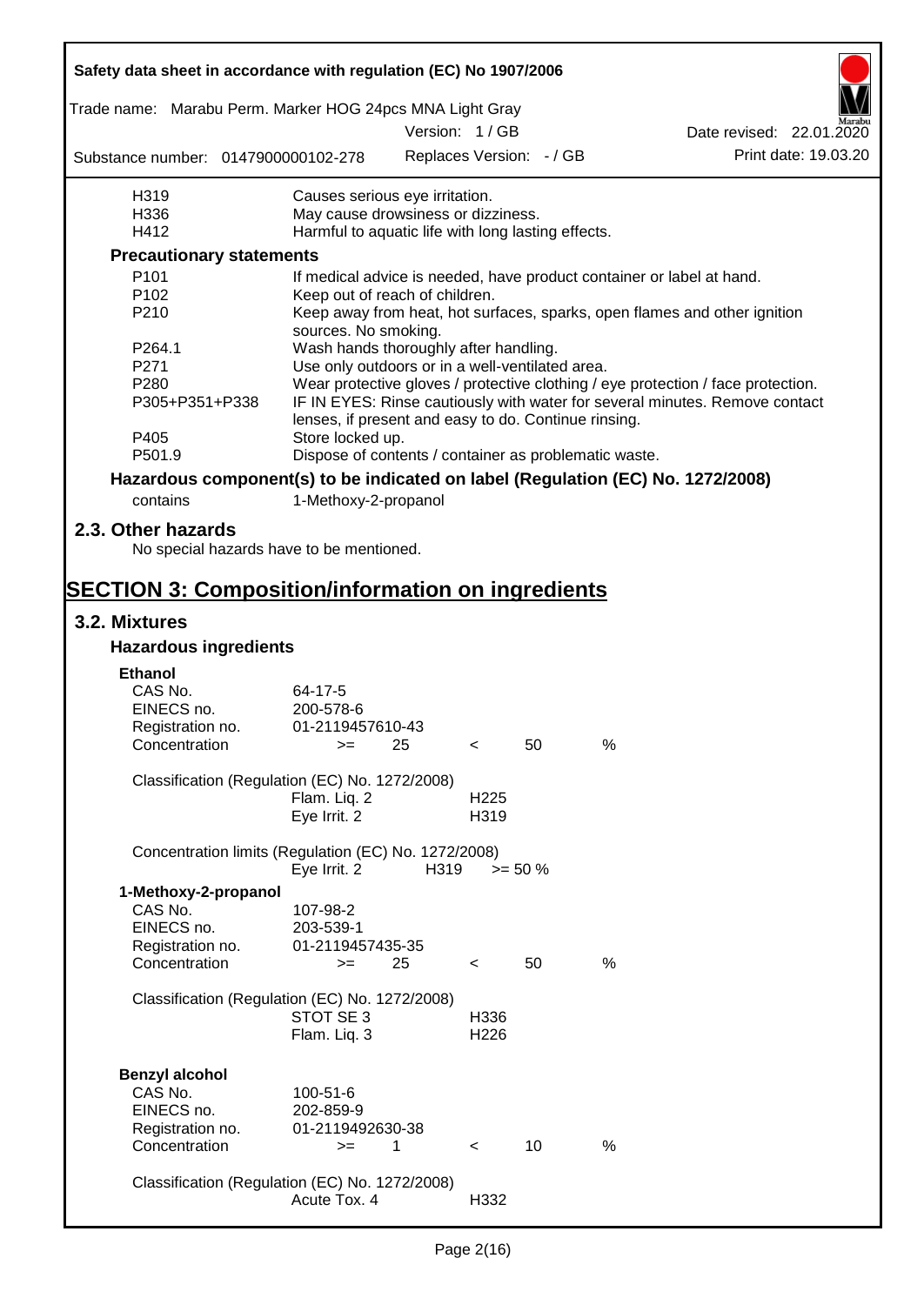| Trade name:   | Safety data sheet in accordance with regulation (EC) No 1907/2006<br>Marabu Perm. Marker HOG 24pcs MNA Light Gray |                 |                          |    |      |                          |                      |
|---------------|-------------------------------------------------------------------------------------------------------------------|-----------------|--------------------------|----|------|--------------------------|----------------------|
|               |                                                                                                                   | Version: 1 / GB |                          |    |      | Date revised: 22.01.2020 | Marabu               |
|               | Substance number: 0147900000102-278                                                                               |                 | Replaces Version: - / GB |    |      |                          | Print date: 19.03.20 |
|               | Acute Tox. 4                                                                                                      |                 | H302                     |    |      |                          |                      |
|               | Eye Irrit. 2                                                                                                      |                 | H <sub>3</sub> 19        |    |      |                          |                      |
|               | 3',6'-bis(diethylamino)spiro[isobenzofuran-1(3H),9'-[9H]xanthene]-3-one                                           |                 |                          |    |      |                          |                      |
| CAS No.       | 509-34-2                                                                                                          |                 |                          |    |      |                          |                      |
| EINECS no.    | 208-096-8                                                                                                         |                 |                          |    |      |                          |                      |
| Concentration | $>=$                                                                                                              | 2,5             | $\lt$                    | 10 | $\%$ |                          |                      |
|               | Classification (Regulation (EC) No. 1272/2008)                                                                    |                 |                          |    |      |                          |                      |
|               | Acute Tox. 4                                                                                                      |                 | H <sub>302</sub>         |    |      |                          |                      |
|               | Eye Irrit. 2                                                                                                      |                 | H <sub>3</sub> 19        |    |      |                          |                      |
|               | Aquatic Chronic 2                                                                                                 |                 | H411                     |    |      |                          |                      |

# **SECTION 4: First aid measures**

## **4.1. Description of first aid measures**

### **General information**

In all cases of doubt, or when symptoms persist, seek medical attention. Never give anything by mouth to an unconscious person. If unconscious place in recovery position and seek medical advice.

#### **After inhalation**

Remove to fresh air, keep patient warm and at rest. If breathing is irregular or stopped, administer artificial respiration.

#### **After skin contact**

Remove contaminated clothing. Wash skin thoroughly with soap and water or use recognised skin cleanser. Do NOT use solvents or thinners.

#### **After eye contact**

Remove contact lenses, irrigate copiously with clean, fresh water, holding the eyelids apart for at least 10 minutes and seek immediate medical advice.

#### **After ingestion**

If accidentally swallowed rinse the mouth with plenty of water (only if the person is conscious) and obtain immediate medical attention. Keep at rest. Do NOT induce vomiting.

## **4.2. Most important symptoms and effects, both acute and delayed**

Until now no symptoms known so far.

## **4.3. Indication of any immediate medical attention and special treatment needed**

## **Hints for the physician / treatment**

Treat symptomatically

## **SECTION 5: Firefighting measures**

## **5.1. Extinguishing media**

## **Suitable extinguishing media**

Recommended: alcohol resistant foam, CO2, powders, water spray/mist, Not be used for safety reasons: water *iet* 

## **5.2. Special hazards arising from the substance or mixture**

In the event of fire the following can be released: Carbon monoxide (CO); Carbon dioxide (CO2); dense black smoke; Nitrogen oxides (NOx); Sulphur oxides; Hydrogen chloride (HCl)

## **5.3. Advice for firefighters**

## **Special protective equipment for fire-fighting**

Cool closed containers exposed to fire with water. Do not allow run-off from fire fighting to enter drains or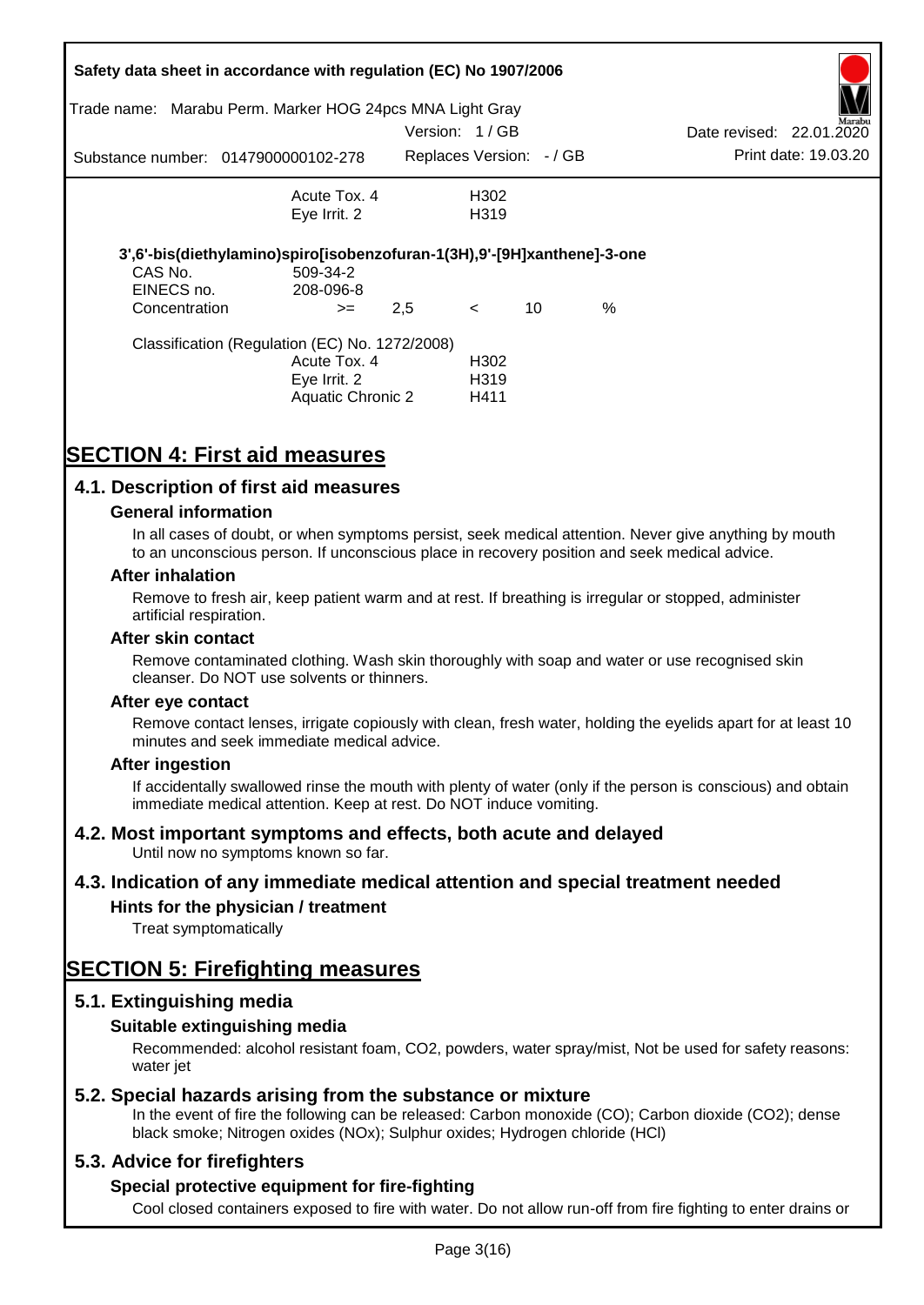

Trade name: Marabu Perm. Marker HOG 24pcs MNA Light Gray

Version: 1 / GB

Replaces Version: - / GB Print date: 19.03.20 Date revised: 22.01.

Substance number: 0147900000102-278

water courses.

# **SECTION 6: Accidental release measures**

## **6.1. Personal precautions, protective equipment and emergency procedures**

Exclude sources of ignition and ventilate the area. Avoid breathing vapours. Refer to protective measures listed in Sections 7 and 8.

## **6.2. Environmental precautions**

Do not allow to enter drains or waterways. If the product contaminates lakes, rivers or sewage, inform appropriate authorities in accordance with local regulations.

## **6.3. Methods and material for containment and cleaning up**

Contain and collect spillage with non-combustible absorbent materials, e.g. sand, earth, vermiculite, diatomaceous earth and place in container for disposal according to local regulations (see section 13). Clean preferably with a detergent - avoid use of solvents.

## **6.4. Reference to other sections**

Information regarding Safe handling, see Section 7. Information regarding personal protective measures, see Section 8. Information regarding waste disposal, see Section 13.

# **SECTION 7: Handling and storage**

## **7.1. Precautions for safe handling**

## **Advice on safe handling**

Prevent the creation of flammable or explosive concentrations of vapour in air and avoid vapour concentration higher than the occupational exposure limits. In addition, the product should only be used in areas from which all naked lights and other sources of ignition have been excluded. Electrical equipment should be protected to the appropriate standard. Mixture may charge electrostatically: always use earthing leads when transferring from one container to another. Operators should wear anti-static footwear and clothing and floors should be of the conducting type. Isolate from sources of heat, sparks and open flame. No sparking tools should be used. Avoid skin and eye contact. Avoid the inhalation of particulates and spray mist arising from the application of this mixture. Smoking, eating and drinking shall be prohibited in application area. For personal protection see Section 8. Never use pressure to empty: container is not a pressure vessel. Always keep in containers of same material as the original one. Comply with the health and safety at work laws. Do not allow to enter drains or water courses.

## **Advice on protection against fire and explosion**

Vapours are heavier than air and may spread along floors. Vapours may form explosive mixtures with air.

## **Classification of fires / temperature class / Ignition group / Dust explosion class**

| Classification of fires | B (Combustible liquid substances) |
|-------------------------|-----------------------------------|
| Temperature class       | T3                                |

## **7.2. Conditions for safe storage, including any incompatibilities**

## **Requirements for storage rooms and vessels**

Electrical installations/working materials must comply with the local applied technological safety standards. Storage rooms in which filling operations take place must have a conducting floor. Store in accordance with national regulation

#### **Hints on storage assembly**

Store away from oxidising agents, from strongly alkaline and strongly acid materials.

## **Further information on storage conditions**

Observe label precautions. Store between 15 and 30 °C in a dry, well ventilated place away from sources of heat and direct sunlight. Keep container tightly closed. Keep away from sources of ignition. No smoking. Prevent unauthorised access. Containers which are opened must be carefully resealed and kept upright to prevent leakage.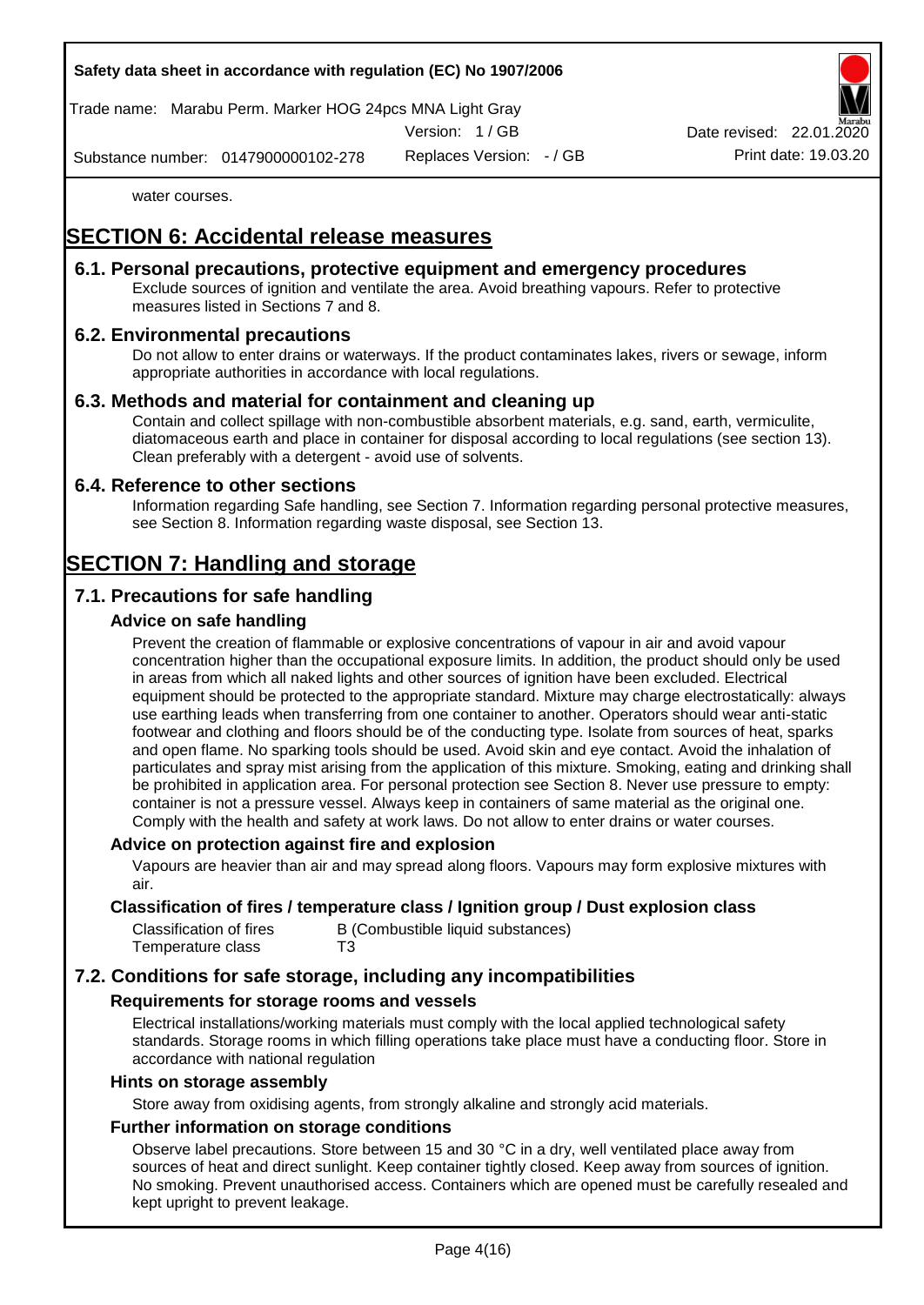| Safety data sheet in accordance with regulation (EC) No 1907/2006 |             |                                |      |                   |                          |
|-------------------------------------------------------------------|-------------|--------------------------------|------|-------------------|--------------------------|
| Trade name: Marabu Perm. Marker HOG 24pcs MNA Light Gray          |             |                                |      |                   |                          |
|                                                                   |             | Version: 1/GB                  |      |                   | Date revised: 22.01.2020 |
| Substance number: 0147900000102-278                               |             | Replaces Version: - / GB       |      |                   | Print date: 19.03.20     |
| 7.3. Specific end use(s)<br>Painting agent                        |             |                                |      |                   |                          |
| <b>SECTION 8: Exposure controls/personal protection</b>           |             |                                |      |                   |                          |
| 8.1. Control parameters                                           |             |                                |      |                   |                          |
| <b>Exposure limit values</b>                                      |             |                                |      |                   |                          |
| <b>Ethanol</b>                                                    |             |                                |      |                   |                          |
| List                                                              | EH40        |                                |      |                   |                          |
| <b>Type</b>                                                       | WEL         |                                |      |                   |                          |
| Value                                                             | 1920        | mg/m <sup>3</sup>              | 1000 | ppm(V)            |                          |
| <b>Status: 2011</b>                                               |             |                                |      |                   |                          |
| 1-Methoxy-2-propanol                                              |             |                                |      |                   |                          |
| List                                                              | <b>EH40</b> |                                |      |                   |                          |
| <b>Type</b>                                                       | WEL         |                                |      |                   |                          |
| Value                                                             | 375         | mg/m <sup>3</sup>              | 100  | ppm(V)            |                          |
| Short term exposure limit                                         | 560         | mg/m <sup>3</sup>              | 150  | ppm(V)            |                          |
| Skin resorption / sensibilisation: Sk;                            |             | <b>Status: 2011</b>            |      |                   |                          |
| <b>Derived No/Minimal Effect Levels (DNEL/DMEL)</b>               |             |                                |      |                   |                          |
| <b>Ethanol</b>                                                    |             |                                |      |                   |                          |
| Type of value                                                     |             | Derived No Effect Level (DNEL) |      |                   |                          |
| Reference group                                                   | Worker      |                                |      |                   |                          |
| Duration of exposure                                              | Long term   |                                |      |                   |                          |
| Route of exposure                                                 | inhalative  |                                |      |                   |                          |
| Mode of action                                                    |             | Systemic effects               |      |                   |                          |
| Concentration                                                     |             | 950                            |      | mg/m <sup>3</sup> |                          |
| Type of value                                                     |             | Derived No Effect Level (DNEL) |      |                   |                          |
| Reference group                                                   | Worker      |                                |      |                   |                          |
| Duration of exposure                                              | Short term  |                                |      |                   |                          |
| Route of exposure                                                 | inhalative  |                                |      |                   |                          |
| Mode of action                                                    |             | Local effects                  |      |                   |                          |
| Concentration                                                     |             | 1900                           |      | mg/m <sup>3</sup> |                          |
|                                                                   |             |                                |      |                   |                          |
| Type of value                                                     |             | Derived No Effect Level (DNEL) |      |                   |                          |
| Reference group                                                   | Worker      |                                |      |                   |                          |
| Duration of exposure                                              | Long term   |                                |      |                   |                          |
| Route of exposure                                                 | dermal      |                                |      |                   |                          |
| Mode of action                                                    |             | Systemic effects               |      |                   |                          |
| Concentration                                                     |             | 343                            |      | mg/kg/d           |                          |
| Type of value                                                     |             | Derived No Effect Level (DNEL) |      |                   |                          |
| Reference group                                                   | Consumer    |                                |      |                   |                          |
| Duration of exposure                                              | Long term   |                                |      |                   |                          |
| Route of exposure                                                 | inhalative  |                                |      |                   |                          |
| Mode of action                                                    |             | Systemic effects               |      |                   |                          |
| Concentration                                                     |             | 114                            |      | mg/m <sup>3</sup> |                          |
|                                                                   |             |                                |      |                   |                          |
| Type of value                                                     |             | Derived No Effect Level (DNEL) |      |                   |                          |
| Reference group                                                   | Consumer    |                                |      |                   |                          |
| Duration of exposure                                              | Short term  |                                |      |                   |                          |
| Route of exposure                                                 | inhalative  |                                |      |                   |                          |
| Mode of action                                                    |             | Local effects                  |      |                   |                          |
| Concentration                                                     |             | 950                            |      | mg/m <sup>3</sup> |                          |

Ī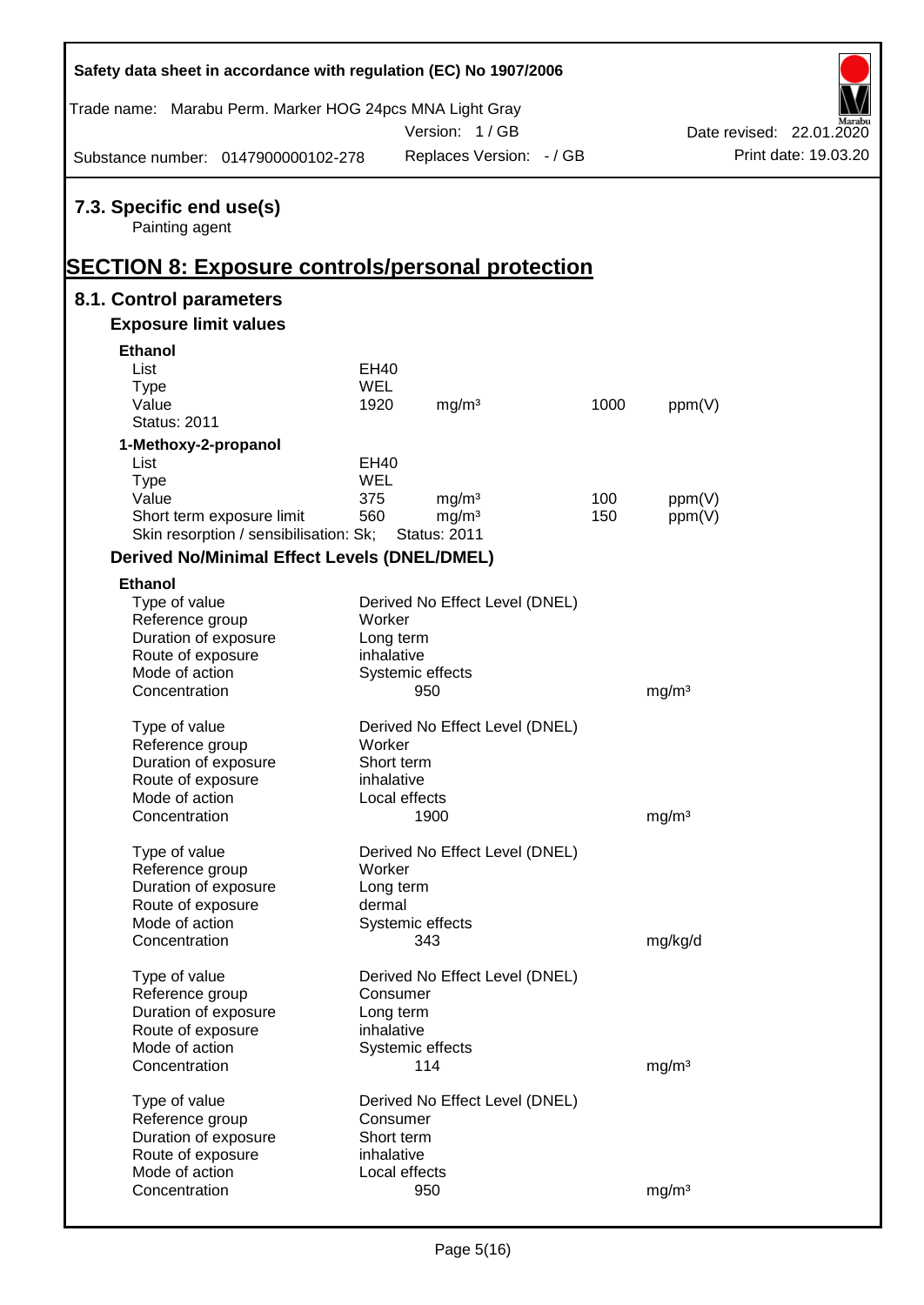|                                                          | Safety data sheet in accordance with regulation (EC) No 1907/2006 |                                                  |
|----------------------------------------------------------|-------------------------------------------------------------------|--------------------------------------------------|
| Trade name: Marabu Perm. Marker HOG 24pcs MNA Light Gray | Version: 1/GB                                                     |                                                  |
| Substance number: 0147900000102-278                      | Replaces Version: - / GB                                          | Date revised: 22.01.2020<br>Print date: 19.03.20 |
| Type of value                                            | Derived No Effect Level (DNEL)                                    |                                                  |
| Reference group                                          | Consumer                                                          |                                                  |
| Duration of exposure                                     | Long term                                                         |                                                  |
| Route of exposure                                        | dermal                                                            |                                                  |
| Mode of action                                           | Systemic effects                                                  |                                                  |
| Concentration                                            | 206                                                               | mg/kg/d                                          |
| Type of value                                            | Derived No Effect Level (DNEL)                                    |                                                  |
| Reference group                                          | Consumer                                                          |                                                  |
| Duration of exposure                                     | Long term                                                         |                                                  |
| Route of exposure                                        | oral                                                              |                                                  |
| Mode of action                                           | Systemic effects                                                  |                                                  |
| Concentration                                            | 87                                                                | mg/kg/d                                          |
|                                                          |                                                                   |                                                  |
| 1-Methoxy-2-propanol                                     |                                                                   |                                                  |
| Type of value                                            | Derived No Effect Level (DNEL)                                    |                                                  |
| Reference group                                          | Worker                                                            |                                                  |
| Duration of exposure                                     | Acute                                                             |                                                  |
| Route of exposure                                        | inhalative                                                        |                                                  |
| Mode of action                                           | Local effects                                                     |                                                  |
| Concentration                                            | 553,5                                                             | mg/m <sup>3</sup>                                |
| Type of value                                            | Derived No Effect Level (DNEL)                                    |                                                  |
| Reference group                                          | Worker                                                            |                                                  |
| Duration of exposure                                     | Long term                                                         |                                                  |
| Route of exposure                                        | dermal                                                            |                                                  |
| Mode of action                                           | Systemic effects                                                  |                                                  |
| Concentration                                            | 50,6                                                              | mg/person/                                       |
|                                                          |                                                                   | d                                                |
| Type of value                                            | Derived No Effect Level (DNEL)                                    |                                                  |
| Reference group                                          | Worker                                                            |                                                  |
| Duration of exposure                                     | Long term                                                         |                                                  |
| Route of exposure                                        | inhalative                                                        |                                                  |
| Mode of action                                           | Systemic effects                                                  |                                                  |
| Concentration                                            | 369                                                               | mq/m <sup>3</sup>                                |
|                                                          |                                                                   |                                                  |
| Type of value                                            | Derived No Effect Level (DNEL)                                    |                                                  |
| Reference group                                          | <b>General Population</b>                                         |                                                  |
| Duration of exposure                                     | Long term                                                         |                                                  |
| Route of exposure                                        | dermal                                                            |                                                  |
| Mode of action                                           | Systemic effects                                                  |                                                  |
| Concentration                                            | 18,1                                                              | mg/kg                                            |
| Type of value                                            | Derived No Effect Level (DNEL)                                    |                                                  |
| Reference group                                          | <b>General Population</b>                                         |                                                  |
| Duration of exposure                                     | Long term                                                         |                                                  |
| Route of exposure                                        | inhalative                                                        |                                                  |
| Mode of action                                           | Systemic effects                                                  |                                                  |
| Concentration                                            | 43,9                                                              | mg/m <sup>3</sup>                                |
| Type of value                                            | Derived No Effect Level (DNEL)                                    |                                                  |
| Reference group                                          | <b>General Population</b>                                         |                                                  |
| Duration of exposure                                     | Long term                                                         |                                                  |
| Route of exposure                                        | oral                                                              |                                                  |
| Mode of action                                           | Systemic effects                                                  |                                                  |
| Concentration                                            | 3,3                                                               | mg/kg/d                                          |
|                                                          |                                                                   |                                                  |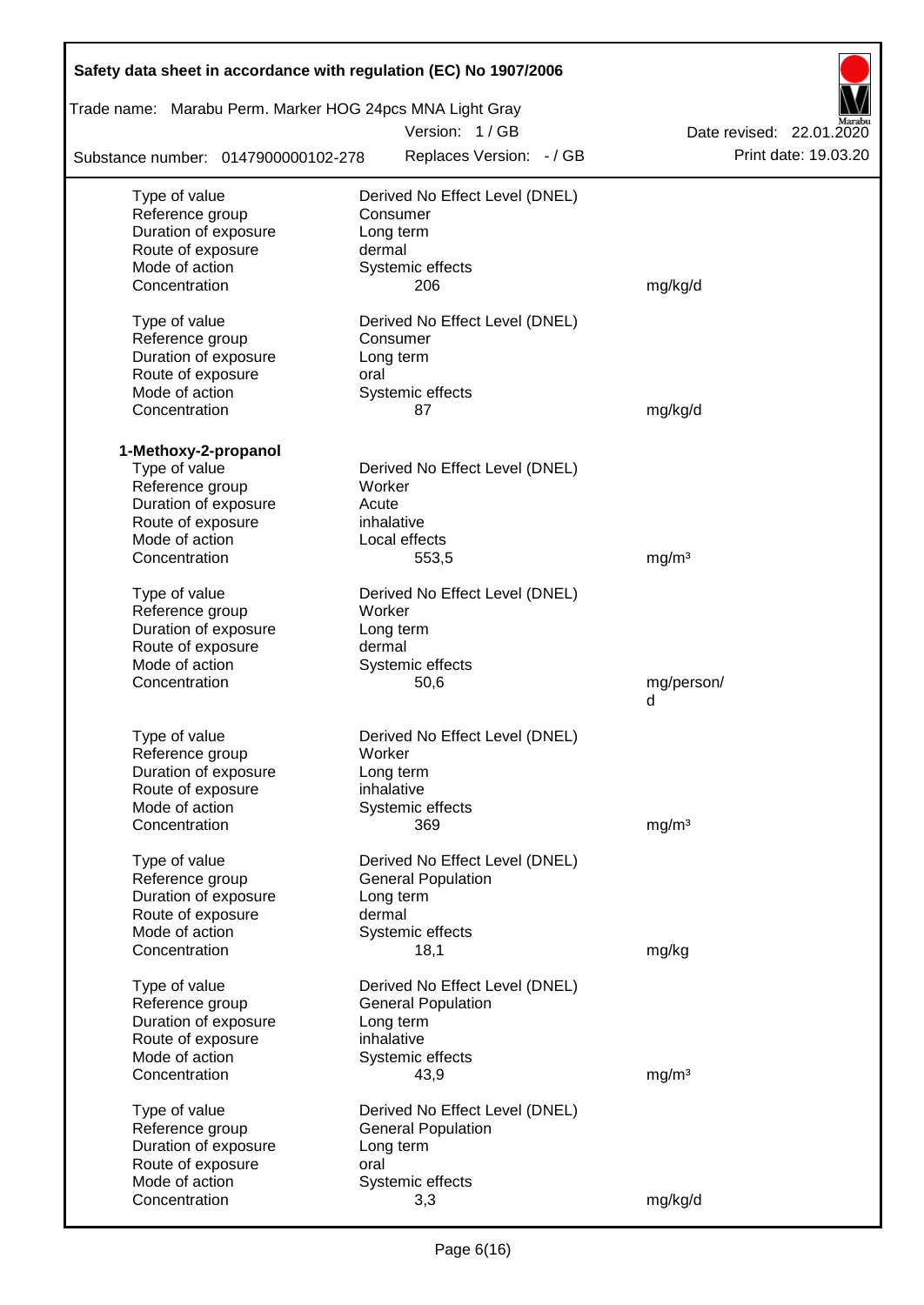## **Safety data sheet in accordance with regulation (EC) No 1907/2006**

Trade name: Marabu Perm. Marker HOG 24pcs MNA Light Gray

Version: 1 / GB

Substance number: 0147900000102-278

Replaces Version: - / GB Print date: 19.03.20 Date revised: 22.01.2020

| <b>Benzyl alcohol</b> |                                |                   |
|-----------------------|--------------------------------|-------------------|
| Type of value         | Derived No Effect Level (DNEL) |                   |
| Reference group       | Worker                         |                   |
| Duration of exposure  | Long term                      |                   |
| Route of exposure     | inhalative                     |                   |
| Mode of action        | Systemic effects               |                   |
| Concentration         | 22                             | mg/m <sup>3</sup> |
| Type of value         | Derived No Effect Level (DNEL) |                   |
| Reference group       | Worker                         |                   |
| Duration of exposure  | Short term                     |                   |
| Route of exposure     | inhalative                     |                   |
| Mode of action        | Systemic effects               |                   |
| Concentration         | 110                            | mg/m <sup>3</sup> |
| Type of value         | Derived No Effect Level (DNEL) |                   |
| Reference group       | Worker                         |                   |
| Duration of exposure  | Long term                      |                   |
| Route of exposure     | dermal                         |                   |
| Mode of action        | Systemic effects               |                   |
| Concentration         | 8                              | mg/kg/d           |
|                       |                                |                   |
| Type of value         | Derived No Effect Level (DNEL) |                   |
| Reference group       | Worker                         |                   |
| Duration of exposure  | Short term                     |                   |
| Route of exposure     | dermal                         |                   |
| Mode of action        | Systemic effects               |                   |
| Concentration         | 40                             | mg/kg/d           |
| Type of value         | Derived No Effect Level (DNEL) |                   |
| Reference group       | Consumer                       |                   |
| Duration of exposure  | Long term                      |                   |
| Route of exposure     | inhalative                     |                   |
| Mode of action        | Systemic effects               |                   |
| Concentration         | 5,4                            | mg/m <sup>3</sup> |
| Type of value         | Derived No Effect Level (DNEL) |                   |
| Reference group       | Consumer                       |                   |
| Duration of exposure  | Short term                     |                   |
| Route of exposure     | inhalative                     |                   |
| Mode of action        | Systemic effects               |                   |
| Concentration         | 27                             | mg/m <sup>3</sup> |
| Type of value         | Derived No Effect Level (DNEL) |                   |
| Reference group       | Consumer                       |                   |
| Duration of exposure  | Long term                      |                   |
| Route of exposure     | dermal                         |                   |
| Mode of action        | Systemic effects               |                   |
| Concentration         | 4                              | mg/kg/d           |
| Type of value         | Derived No Effect Level (DNEL) |                   |
| Reference group       | Consumer                       |                   |
| Duration of exposure  | Short term                     |                   |
| Route of exposure     | dermal                         |                   |
| Mode of action        |                                |                   |
|                       | Systemic effects               |                   |
| Concentration         | 20                             | mg/kg/d           |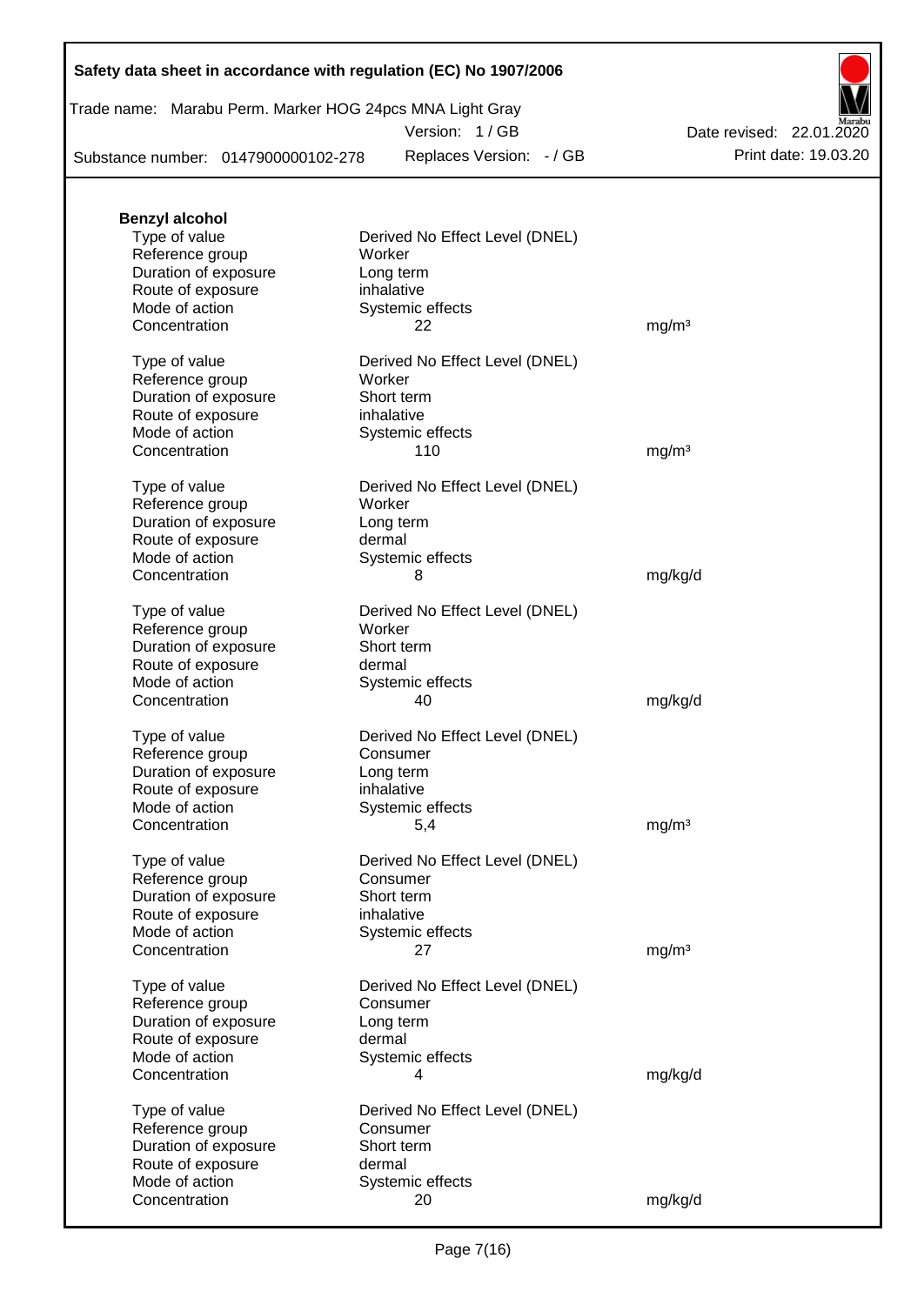| Safety data sheet in accordance with regulation (EC) No 1907/2006 |                                     |                          |
|-------------------------------------------------------------------|-------------------------------------|--------------------------|
| Trade name: Marabu Perm. Marker HOG 24pcs MNA Light Gray          |                                     |                          |
|                                                                   | Version: 1/GB                       | Date revised: 22.01.2020 |
| Substance number: 0147900000102-278                               | Replaces Version: - / GB            | Print date: 19.03.20     |
|                                                                   |                                     |                          |
| Type of value                                                     | Derived No Effect Level (DNEL)      |                          |
| Reference group                                                   | Consumer                            |                          |
| Duration of exposure<br>Route of exposure                         | Long term                           |                          |
| Mode of action                                                    | oral<br>Systemic effects            |                          |
| Concentration                                                     | 4                                   | mg/kg/d                  |
| Type of value                                                     | Derived No Effect Level (DNEL)      |                          |
| Reference group                                                   | Consumer                            |                          |
| Duration of exposure                                              | Short term                          |                          |
| Route of exposure                                                 | oral                                |                          |
| Mode of action                                                    | Systemic effects                    |                          |
| Concentration                                                     | 20                                  | mg/kg/d                  |
|                                                                   |                                     |                          |
| <b>Predicted No Effect Concentration (PNEC)</b>                   |                                     |                          |
| <b>Ethanol</b>                                                    |                                     |                          |
| Type of value                                                     | <b>PNEC</b>                         |                          |
| <b>Type</b>                                                       | Freshwater                          |                          |
| Concentration                                                     | 0,96                                | mg/l                     |
| Type of value                                                     | <b>PNEC</b>                         |                          |
| <b>Type</b>                                                       | Saltwater                           |                          |
| Concentration                                                     | 0,79                                | mg/l                     |
| Type of value                                                     | <b>PNEC</b>                         |                          |
| Type                                                              | Water (intermittent release)        |                          |
| Concentration                                                     | 2,75                                | mg/l                     |
|                                                                   | <b>PNEC</b>                         |                          |
| Type of value                                                     |                                     |                          |
| <b>Type</b><br>Concentration                                      | Sewage treatment plant (STP)<br>580 | mg/l                     |
|                                                                   |                                     |                          |
| Type of value                                                     | <b>PNEC</b>                         |                          |
| <b>Type</b>                                                       | Freshwater sediment                 |                          |
| Concentration                                                     | 3,6                                 | mg/kg                    |
|                                                                   |                                     |                          |
| Type of value                                                     | <b>PNEC</b>                         |                          |
| <b>Type</b>                                                       | Marine sediment                     |                          |
| Concentration                                                     | 2,9                                 | mg/kg                    |
| Type of value                                                     | <b>PNEC</b>                         |                          |
| <b>Type</b>                                                       | Soil                                |                          |
| Concentration                                                     | 0,63                                | mg/kg                    |
|                                                                   |                                     |                          |
| 1-Methoxy-2-propanol                                              |                                     |                          |
| Type of value                                                     | <b>PNEC</b>                         |                          |
| <b>Type</b><br>Concentration                                      | Freshwater<br>10                    | mg/l                     |
|                                                                   |                                     |                          |
| Type of value                                                     | <b>PNEC</b>                         |                          |
| <b>Type</b>                                                       | Water                               |                          |
| Concentration                                                     | 41,6                                | mg/kg                    |
| Type of value                                                     | <b>PNEC</b>                         |                          |
| Type                                                              | Sediment                            |                          |
| Concentration                                                     | 41,6                                | mg/kg                    |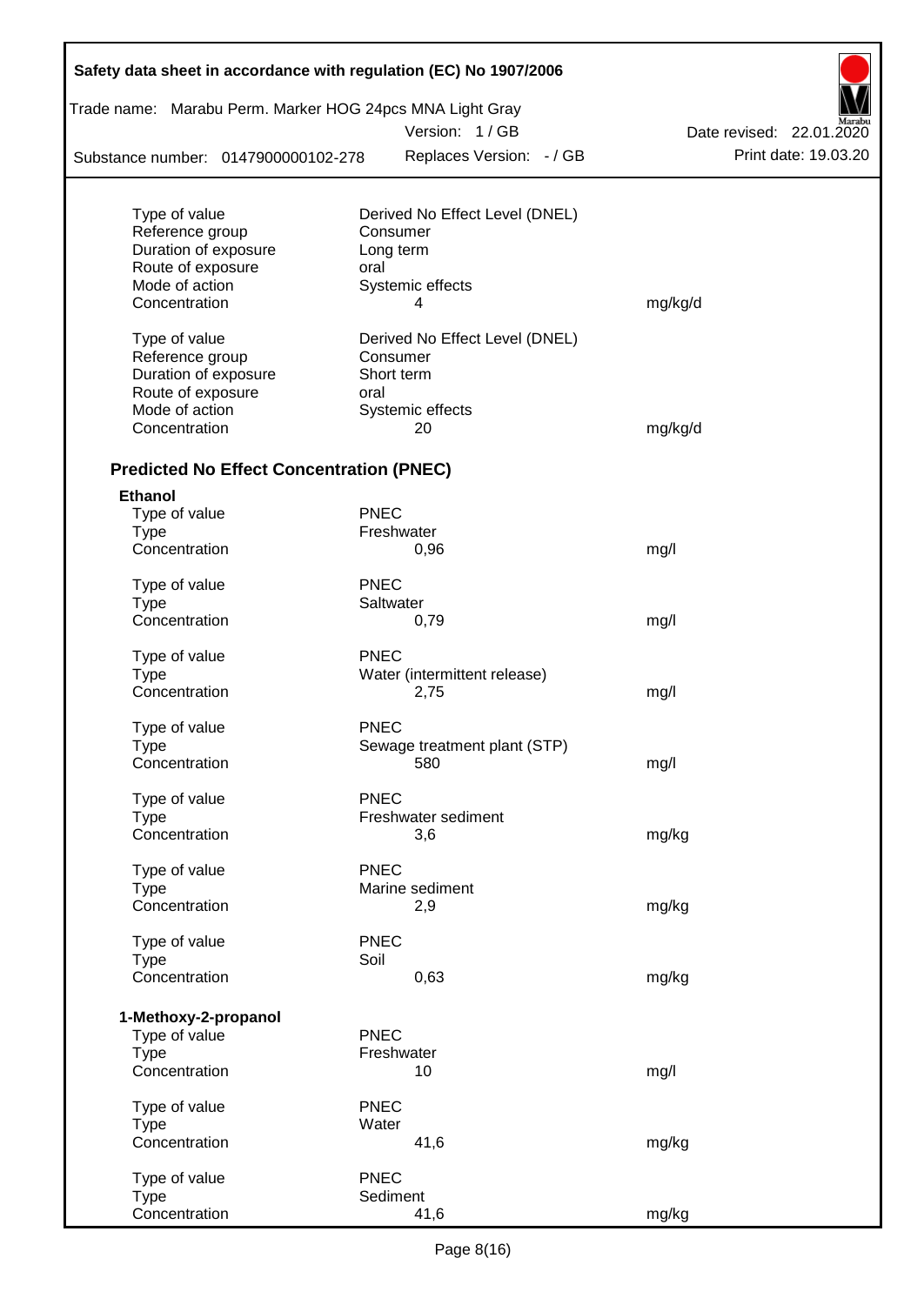| Substance number: 0147900000102-278 | Trade name: Marabu Perm. Marker HOG 24pcs MNA Light Gray<br>Version: 1/GB<br>Replaces Version: - / GB | Date revised: 22.01.2020<br>Print date: 19.03.20 |
|-------------------------------------|-------------------------------------------------------------------------------------------------------|--------------------------------------------------|
|                                     |                                                                                                       |                                                  |
| Type of value                       | <b>PNEC</b>                                                                                           |                                                  |
| <b>Type</b>                         | Marine sediment                                                                                       |                                                  |
| Concentration                       | 4,17                                                                                                  | mg/kg                                            |
| Type of value                       | <b>PNEC</b>                                                                                           |                                                  |
| <b>Type</b>                         | Soil                                                                                                  |                                                  |
| Concentration                       | 2,47                                                                                                  | mg/kg                                            |
| Type of value                       | <b>PNEC</b>                                                                                           |                                                  |
| <b>Type</b>                         | Sewage treatment plant (STP)                                                                          |                                                  |
| Concentration                       | 100                                                                                                   | mg/l                                             |
| <b>Benzyl alcohol</b>               |                                                                                                       |                                                  |
| Type of value                       | <b>PNEC</b>                                                                                           |                                                  |
| <b>Type</b>                         | Freshwater                                                                                            |                                                  |
| Concentration                       | 1                                                                                                     | mg/l                                             |
| Type of value                       | <b>PNEC</b>                                                                                           |                                                  |
| <b>Type</b>                         | Saltwater                                                                                             |                                                  |
| Concentration                       | 0,1                                                                                                   | mg/l                                             |
| Type of value                       | <b>PNEC</b>                                                                                           |                                                  |
| <b>Type</b>                         | Water (intermittent release)                                                                          |                                                  |
| Concentration                       | 2,3                                                                                                   | mg/l                                             |
| Type of value                       | <b>PNEC</b>                                                                                           |                                                  |
| <b>Type</b>                         | Sewage treatment plant (STP)                                                                          |                                                  |
| Concentration                       | 39                                                                                                    | mg/l                                             |
| Type of value                       | <b>PNEC</b>                                                                                           |                                                  |
| Type                                | Freshwater sediment                                                                                   |                                                  |
| Concentration                       | 5,27                                                                                                  | mg/kg                                            |
| Type of value                       | <b>PNEC</b>                                                                                           |                                                  |
| <b>Type</b>                         | Marine sediment                                                                                       |                                                  |
| Concentration                       | 0,527                                                                                                 | mg/kg                                            |
| Type of value                       | <b>PNEC</b>                                                                                           |                                                  |
| <b>Type</b>                         | Soil                                                                                                  |                                                  |
| Concentration                       | 0,456                                                                                                 | mg/kg                                            |

## **8.2. Exposure controls**

#### **Exposure controls**

Provide adequate ventilation. Where reasonably practicable this should be achieved by the use of local exhaust ventilation and good general extraction. If these are not sufficient to maintain concentrations of particulates and solvent vapour below the OEL, suitable respiratory protection must be worn.

#### **Respiratory protection**

If workers are exposed to concentrations above the exposure limit they must use appropriate, certified respirators. Full mask, filter A

#### **Hand protection**

There is no one glove material or combination of materials that will give unlimited resistance to any individual or combination of chemicals.

For prolonged or repeated handling nitrile rubber gloves with textile undergloves are required. Material thickness  $\rightarrow$  0.5 mm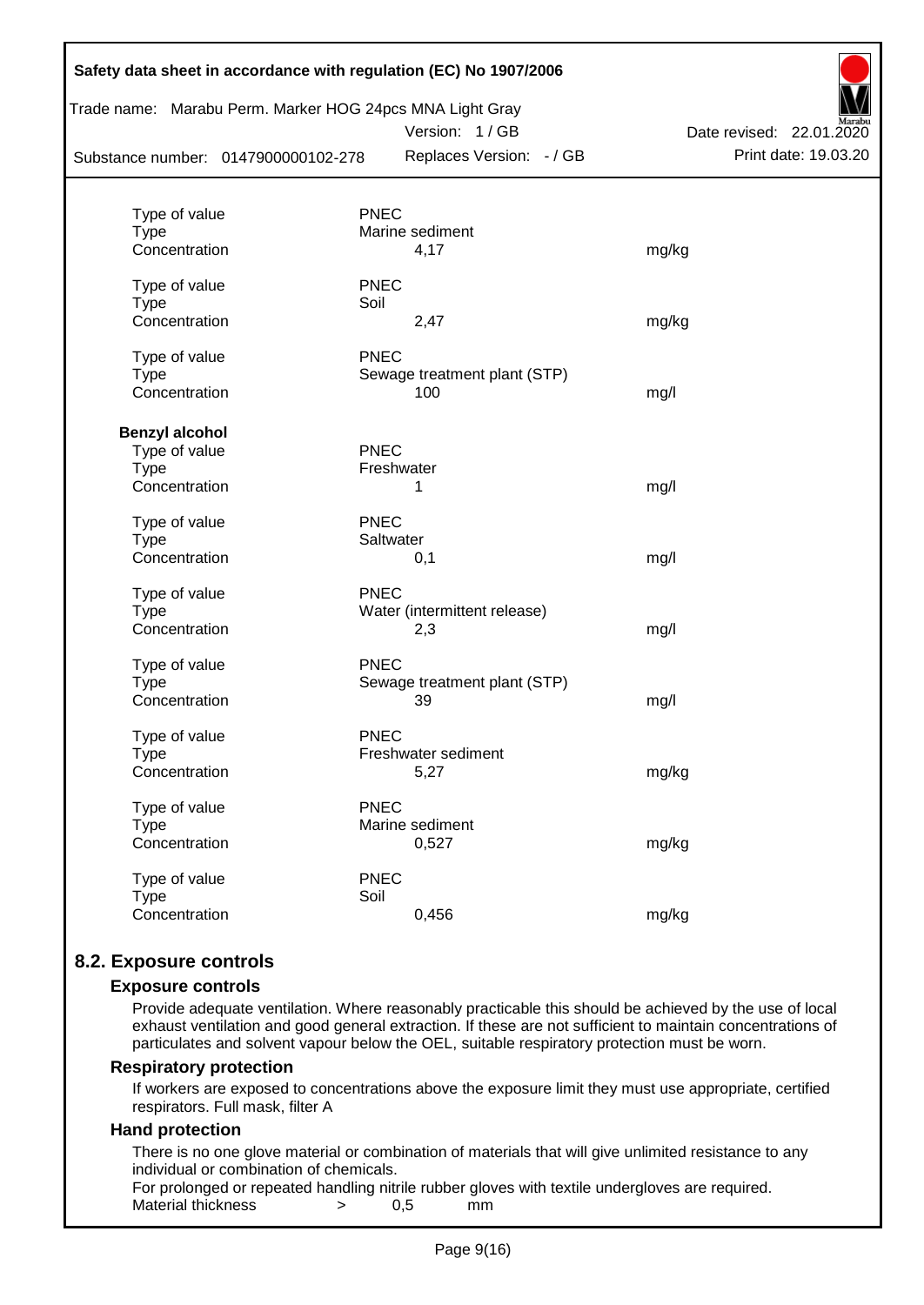| Safety data sheet in accordance with regulation (EC) No 1907/2006                                                                                                                                                                                                                                                                                                                            |                                                 |     |     |                                                                                                                                                                                                                                                                                                                    |
|----------------------------------------------------------------------------------------------------------------------------------------------------------------------------------------------------------------------------------------------------------------------------------------------------------------------------------------------------------------------------------------------|-------------------------------------------------|-----|-----|--------------------------------------------------------------------------------------------------------------------------------------------------------------------------------------------------------------------------------------------------------------------------------------------------------------------|
| Trade name: Marabu Perm. Marker HOG 24pcs MNA Light Gray                                                                                                                                                                                                                                                                                                                                     | Version: 1/GB                                   |     |     |                                                                                                                                                                                                                                                                                                                    |
|                                                                                                                                                                                                                                                                                                                                                                                              |                                                 |     |     | Date revised: 22.01.2020                                                                                                                                                                                                                                                                                           |
| Substance number: 0147900000102-278                                                                                                                                                                                                                                                                                                                                                          | Replaces Version: - / GB                        |     |     | Print date: 19.03.20                                                                                                                                                                                                                                                                                               |
| Breakthrough time<br>$\,<\,$<br>The breakthrough time must be greater than the end use time of the product.<br>replacement must be followed.<br>Gloves should be replaced regularly and if there is any sign of damage to the glove material.<br>Always ensure that gloves are free from defects and that they are stored and used correctly.<br>maintenance.<br>once exposure has occurred. | 30                                              | min |     | The instructions and information provided by the glove manufacturer on use, storage, maintenance and<br>The performance or effectiveness of the glove may be reduced by physical/ chemical damage and poor<br>Barrier creams may help to protect the exposed areas of the skin, they should however not be applied |
| Eye protection                                                                                                                                                                                                                                                                                                                                                                               |                                                 |     |     |                                                                                                                                                                                                                                                                                                                    |
| Use safety eyewear designed to protect against splash of liquids.                                                                                                                                                                                                                                                                                                                            |                                                 |     |     |                                                                                                                                                                                                                                                                                                                    |
| <b>Body protection</b>                                                                                                                                                                                                                                                                                                                                                                       |                                                 |     |     |                                                                                                                                                                                                                                                                                                                    |
| Cotton or cotton/synthetic overalls or coveralls are normally suitable.                                                                                                                                                                                                                                                                                                                      |                                                 |     |     |                                                                                                                                                                                                                                                                                                                    |
|                                                                                                                                                                                                                                                                                                                                                                                              |                                                 |     |     |                                                                                                                                                                                                                                                                                                                    |
| <b>SECTION 9: Physical and chemical properties</b>                                                                                                                                                                                                                                                                                                                                           |                                                 |     |     |                                                                                                                                                                                                                                                                                                                    |
| 9.1. Information on basic physical and chemical properties                                                                                                                                                                                                                                                                                                                                   |                                                 |     |     |                                                                                                                                                                                                                                                                                                                    |
| <b>Form</b>                                                                                                                                                                                                                                                                                                                                                                                  | liquid                                          |     |     |                                                                                                                                                                                                                                                                                                                    |
| <b>Colour</b>                                                                                                                                                                                                                                                                                                                                                                                | coloured                                        |     |     |                                                                                                                                                                                                                                                                                                                    |
| <b>Odour</b>                                                                                                                                                                                                                                                                                                                                                                                 | mild, alcoholic                                 |     |     |                                                                                                                                                                                                                                                                                                                    |
| <b>Odour threshold</b>                                                                                                                                                                                                                                                                                                                                                                       |                                                 |     |     |                                                                                                                                                                                                                                                                                                                    |
| Remarks                                                                                                                                                                                                                                                                                                                                                                                      | No data available                               |     |     |                                                                                                                                                                                                                                                                                                                    |
| pH value                                                                                                                                                                                                                                                                                                                                                                                     |                                                 |     |     |                                                                                                                                                                                                                                                                                                                    |
| Value                                                                                                                                                                                                                                                                                                                                                                                        | 5,5                                             | to  | 7,5 |                                                                                                                                                                                                                                                                                                                    |
| <b>Melting point</b><br>Remarks                                                                                                                                                                                                                                                                                                                                                              | not determined                                  |     |     |                                                                                                                                                                                                                                                                                                                    |
| <b>Freezing point</b>                                                                                                                                                                                                                                                                                                                                                                        |                                                 |     |     |                                                                                                                                                                                                                                                                                                                    |
| Remarks                                                                                                                                                                                                                                                                                                                                                                                      | not determined                                  |     |     |                                                                                                                                                                                                                                                                                                                    |
| Initial boiling point and boiling range                                                                                                                                                                                                                                                                                                                                                      |                                                 |     |     |                                                                                                                                                                                                                                                                                                                    |
| Value                                                                                                                                                                                                                                                                                                                                                                                        | 80                                              | to  | 90  | $^{\circ}C$                                                                                                                                                                                                                                                                                                        |
| <b>Flash point</b>                                                                                                                                                                                                                                                                                                                                                                           |                                                 |     |     |                                                                                                                                                                                                                                                                                                                    |
| Value                                                                                                                                                                                                                                                                                                                                                                                        | 35                                              |     |     | $^{\circ}C$                                                                                                                                                                                                                                                                                                        |
| Method                                                                                                                                                                                                                                                                                                                                                                                       | ASTM D 6450 (CCCFP)                             |     |     |                                                                                                                                                                                                                                                                                                                    |
| Evaporation rate (ether $= 1$ ):<br>Remarks                                                                                                                                                                                                                                                                                                                                                  | not determined                                  |     |     |                                                                                                                                                                                                                                                                                                                    |
| <b>Flammability (solid, gas)</b><br>Not applicable                                                                                                                                                                                                                                                                                                                                           |                                                 |     |     |                                                                                                                                                                                                                                                                                                                    |
| Upper/lower flammability or explosive limits                                                                                                                                                                                                                                                                                                                                                 |                                                 |     |     |                                                                                                                                                                                                                                                                                                                    |
| Lower explosion limit<br>Upper explosion limit<br>Source                                                                                                                                                                                                                                                                                                                                     | 1,5<br>appr.<br>15<br>appr.<br>Literature value |     |     | %(V)<br>%(V)                                                                                                                                                                                                                                                                                                       |
| <b>Vapour density</b>                                                                                                                                                                                                                                                                                                                                                                        |                                                 |     |     |                                                                                                                                                                                                                                                                                                                    |
| Remarks                                                                                                                                                                                                                                                                                                                                                                                      | not determined                                  |     |     |                                                                                                                                                                                                                                                                                                                    |
| <b>Density</b>                                                                                                                                                                                                                                                                                                                                                                               |                                                 |     |     |                                                                                                                                                                                                                                                                                                                    |
| Remarks                                                                                                                                                                                                                                                                                                                                                                                      | not determined                                  |     |     |                                                                                                                                                                                                                                                                                                                    |
| Solubility in water                                                                                                                                                                                                                                                                                                                                                                          |                                                 |     |     |                                                                                                                                                                                                                                                                                                                    |
| Remarks                                                                                                                                                                                                                                                                                                                                                                                      | partially miscible                              |     |     |                                                                                                                                                                                                                                                                                                                    |
| <b>Partition coefficient: n-octanol/water</b>                                                                                                                                                                                                                                                                                                                                                |                                                 |     |     |                                                                                                                                                                                                                                                                                                                    |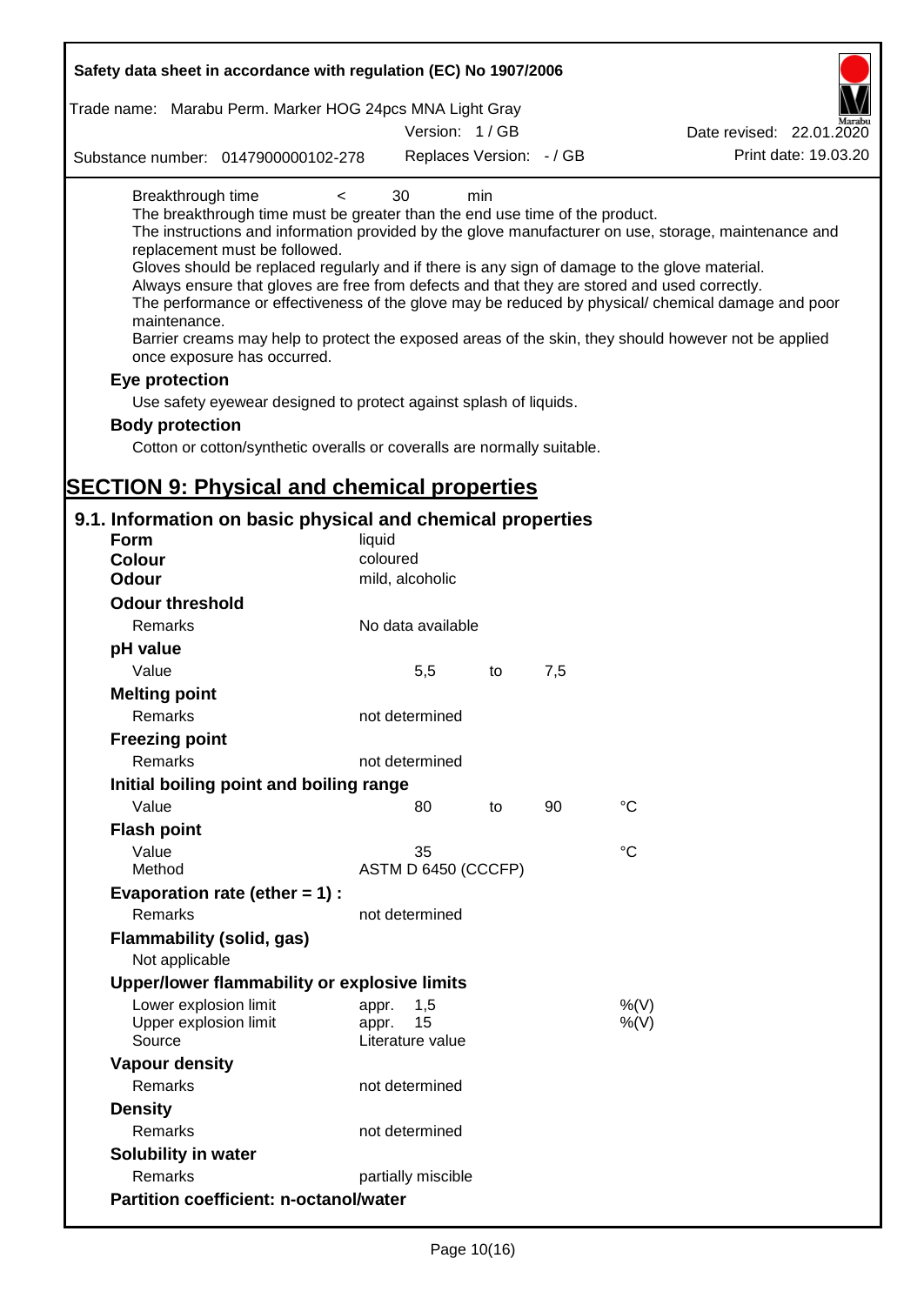| Safety data sheet in accordance with regulation (EC) No 1907/2006                                                                                                     |        |                                                  |    |   |             |                                                                   |
|-----------------------------------------------------------------------------------------------------------------------------------------------------------------------|--------|--------------------------------------------------|----|---|-------------|-------------------------------------------------------------------|
| Trade name: Marabu Perm. Marker HOG 24pcs MNA Light Gray                                                                                                              |        | Version: 1/GB                                    |    |   |             | Date revised: 22.01.2020                                          |
| Substance number: 0147900000102-278                                                                                                                                   |        | Replaces Version: - / GB                         |    |   |             | Print date: 19.03.20                                              |
| Remarks                                                                                                                                                               |        | Not applicable                                   |    |   |             |                                                                   |
| Ignition temperature                                                                                                                                                  |        |                                                  |    |   |             |                                                                   |
| Value                                                                                                                                                                 | appr.  | 287                                              |    |   | $^{\circ}C$ |                                                                   |
| Source                                                                                                                                                                |        | Literature value                                 |    |   |             |                                                                   |
| <b>Viscosity</b>                                                                                                                                                      |        |                                                  |    |   |             |                                                                   |
| Value                                                                                                                                                                 |        | 3                                                | to | 6 | mPa.s       |                                                                   |
| <b>Efflux time</b>                                                                                                                                                    |        |                                                  |    |   |             |                                                                   |
| Remarks                                                                                                                                                               |        | not determined                                   |    |   |             |                                                                   |
| <b>Explosive properties</b>                                                                                                                                           |        |                                                  |    |   |             |                                                                   |
| evaluation                                                                                                                                                            | no     |                                                  |    |   |             |                                                                   |
| <b>Oxidising properties</b>                                                                                                                                           |        |                                                  |    |   |             |                                                                   |
| evaluation                                                                                                                                                            |        | None known                                       |    |   |             |                                                                   |
| 9.2. Other information                                                                                                                                                |        |                                                  |    |   |             |                                                                   |
| <b>Other information</b>                                                                                                                                              |        |                                                  |    |   |             |                                                                   |
| The physical specifications are approximate values and refer to the used safety relevant component(s).                                                                |        |                                                  |    |   |             |                                                                   |
| <b>SECTION 10: Stability and reactivity</b>                                                                                                                           |        |                                                  |    |   |             |                                                                   |
| 10.1. Reactivity                                                                                                                                                      |        |                                                  |    |   |             |                                                                   |
| No hazardous reactions when stored and handled according to prescribed instructions.                                                                                  |        |                                                  |    |   |             |                                                                   |
| 10.2. Chemical stability<br>Stable under recommended storage and handling conditions (see section 7).                                                                 |        |                                                  |    |   |             |                                                                   |
| 10.3. Possibility of hazardous reactions<br>Keep away from oxidising agents, strongly alkaline and strongly acid materials in order to avoid<br>exothermic reactions. |        |                                                  |    |   |             |                                                                   |
| 10.4. Conditions to avoid<br>When exposed to high temperatures may produce hazardous decomposition products.                                                          |        |                                                  |    |   |             |                                                                   |
| 10.5. Incompatible materials<br>No hazardous reactions when stored and handled according to prescribed instructions.                                                  |        |                                                  |    |   |             |                                                                   |
| 10.6. Hazardous decomposition products                                                                                                                                |        |                                                  |    |   |             |                                                                   |
| See chapter 5.2 (Firefighting measures - Special hazards arising from the substance or mixture).                                                                      |        |                                                  |    |   |             |                                                                   |
| <b>SECTION 11: Toxicological information</b>                                                                                                                          |        |                                                  |    |   |             |                                                                   |
| 11.1. Information on toxicological effects                                                                                                                            |        |                                                  |    |   |             |                                                                   |
| <b>Acute oral toxicity</b>                                                                                                                                            |        |                                                  |    |   |             |                                                                   |
| <b>ATE</b>                                                                                                                                                            | $\geq$ | 2.000                                            |    |   | mg/kg       |                                                                   |
| Method                                                                                                                                                                |        | calculated value (Regulation (EC) No. 1272/2008) |    |   |             |                                                                   |
| <b>Acute oral toxicity (Components)</b>                                                                                                                               |        |                                                  |    |   |             |                                                                   |
| 1-Methoxy-2-propanol                                                                                                                                                  |        |                                                  |    |   |             |                                                                   |
| Species                                                                                                                                                               | rat    |                                                  |    |   |             |                                                                   |
| LD50                                                                                                                                                                  |        | 5200                                             |    |   | mg/kg       |                                                                   |
| <b>Benzyl alcohol</b><br><b>Species</b>                                                                                                                               | rat    |                                                  |    |   |             |                                                                   |
| LD50                                                                                                                                                                  |        | 1620                                             |    |   | mg/kg       |                                                                   |
| <b>Acute dermal toxicity</b>                                                                                                                                          |        |                                                  |    |   |             |                                                                   |
| Remarks                                                                                                                                                               |        |                                                  |    |   |             | Based on available data, the classification criteria are not met. |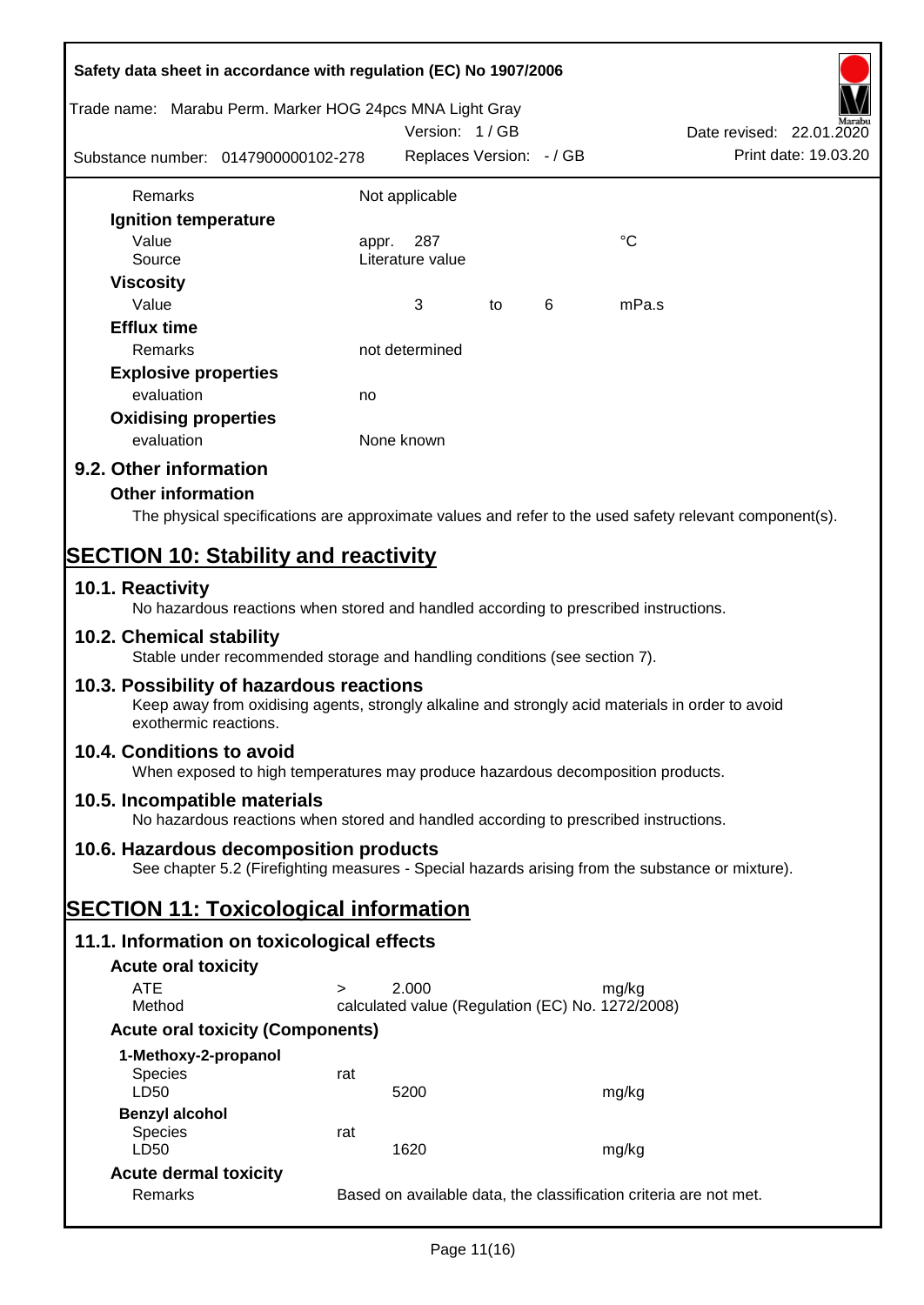| Trade name: Marabu Perm. Marker HOG 24pcs MNA Light Gray<br>Substance number: 0147900000102-278      |                              |       | Version: 1/GB<br>Replaces Version: - / GB |                                                  | Date revised: 22.01.2020<br>Print date: 19.03.20                                                                                                                                                            |
|------------------------------------------------------------------------------------------------------|------------------------------|-------|-------------------------------------------|--------------------------------------------------|-------------------------------------------------------------------------------------------------------------------------------------------------------------------------------------------------------------|
| <b>Acute dermal toxicity (Components)</b>                                                            |                              |       |                                           |                                                  |                                                                                                                                                                                                             |
| 1-Methoxy-2-propanol                                                                                 |                              |       |                                           |                                                  |                                                                                                                                                                                                             |
| Species                                                                                              | rabbit                       |       |                                           |                                                  |                                                                                                                                                                                                             |
| LD50                                                                                                 |                              | 14000 |                                           | mg/kg                                            |                                                                                                                                                                                                             |
| <b>Acute inhalational toxicity</b>                                                                   |                              |       |                                           |                                                  |                                                                                                                                                                                                             |
| <b>ATE</b>                                                                                           | >                            | 20    |                                           | mg/l                                             |                                                                                                                                                                                                             |
| Administration/Form<br>Method                                                                        | Vapors                       |       |                                           | calculated value (Regulation (EC) No. 1272/2008) |                                                                                                                                                                                                             |
| Remarks                                                                                              |                              |       |                                           |                                                  | Based on available data, the classification criteria are not met.                                                                                                                                           |
| <b>Acute inhalative toxicity (Components)</b>                                                        |                              |       |                                           |                                                  |                                                                                                                                                                                                             |
| <b>Benzyl alcohol</b>                                                                                |                              |       |                                           |                                                  |                                                                                                                                                                                                             |
| Species                                                                                              | rat                          |       |                                           |                                                  |                                                                                                                                                                                                             |
| LD <sub>0</sub>                                                                                      |                              | 4,178 |                                           | mg/l                                             |                                                                                                                                                                                                             |
| Duration of exposure                                                                                 |                              | 4     | h                                         |                                                  |                                                                                                                                                                                                             |
| Administration/Form<br>Method                                                                        | Dust/Mist<br><b>OECD 403</b> |       |                                           |                                                  |                                                                                                                                                                                                             |
| <b>Benzyl alcohol</b>                                                                                |                              |       |                                           |                                                  |                                                                                                                                                                                                             |
| Species                                                                                              | rat                          |       |                                           |                                                  |                                                                                                                                                                                                             |
| LD50                                                                                                 | $\geq$                       | 5     |                                           | mg/l                                             |                                                                                                                                                                                                             |
| Duration of exposure                                                                                 |                              | 4     | h                                         |                                                  |                                                                                                                                                                                                             |
| Administration/Form<br>Method                                                                        | Dust/Mist<br><b>OECD 403</b> |       |                                           |                                                  |                                                                                                                                                                                                             |
| <b>Skin corrosion/irritation</b>                                                                     |                              |       |                                           |                                                  |                                                                                                                                                                                                             |
| Remarks                                                                                              |                              |       |                                           |                                                  | Based on available data, the classification criteria are not met.                                                                                                                                           |
| Serious eye damage/irritation                                                                        |                              |       |                                           |                                                  |                                                                                                                                                                                                             |
| evaluation                                                                                           | irritant                     |       |                                           |                                                  |                                                                                                                                                                                                             |
| Remarks                                                                                              |                              |       | The classification criteria are met.      |                                                  |                                                                                                                                                                                                             |
| <b>Sensitization</b>                                                                                 |                              |       |                                           |                                                  |                                                                                                                                                                                                             |
| Remarks                                                                                              |                              |       |                                           |                                                  | Based on available data, the classification criteria are not met.                                                                                                                                           |
| <b>Mutagenicity</b>                                                                                  |                              |       |                                           |                                                  |                                                                                                                                                                                                             |
| Remarks                                                                                              |                              |       |                                           |                                                  | Based on available data, the classification criteria are not met.                                                                                                                                           |
| <b>Reproductive toxicity</b>                                                                         |                              |       |                                           |                                                  |                                                                                                                                                                                                             |
| Remarks                                                                                              |                              |       |                                           |                                                  | Based on available data, the classification criteria are not met.                                                                                                                                           |
| <b>Carcinogenicity</b>                                                                               |                              |       |                                           |                                                  |                                                                                                                                                                                                             |
| Remarks                                                                                              |                              |       |                                           |                                                  | Based on available data, the classification criteria are not met.                                                                                                                                           |
| <b>Specific Target Organ Toxicity (STOT)</b>                                                         |                              |       |                                           |                                                  |                                                                                                                                                                                                             |
| <b>Single exposure</b>                                                                               |                              |       |                                           |                                                  |                                                                                                                                                                                                             |
| Remarks                                                                                              |                              |       | The classification criteria are met.      |                                                  |                                                                                                                                                                                                             |
| evaluation                                                                                           |                              |       | May cause drowsiness or dizziness.        |                                                  |                                                                                                                                                                                                             |
| <b>Repeated exposure</b><br>Remarks                                                                  |                              |       |                                           |                                                  | Based on available data, the classification criteria are not met.                                                                                                                                           |
| <b>Aspiration hazard</b>                                                                             |                              |       |                                           |                                                  |                                                                                                                                                                                                             |
| Based on available data, the classification criteria are not met.                                    |                              |       |                                           |                                                  |                                                                                                                                                                                                             |
| <b>Experience in practice</b>                                                                        |                              |       |                                           |                                                  |                                                                                                                                                                                                             |
| limit may result in adverse health effects such as mucous membrane and respiratory system irritation |                              |       |                                           |                                                  | Exposure to component solvents vapours concentration in excess of the stated occupational exposure<br>and adverse effects on kidney, liver and central nervous system. Symptoms and signs include headache, |

dizziness, fatigue, muscular weakness, drowsiness and in extreme cases, loss of consciousness. Solvents may cause some of the above effects by absorption through the skin. Repeated or prolonged contact with the mixture may cause removal of natural fat from the skin resulting in non-allergic contact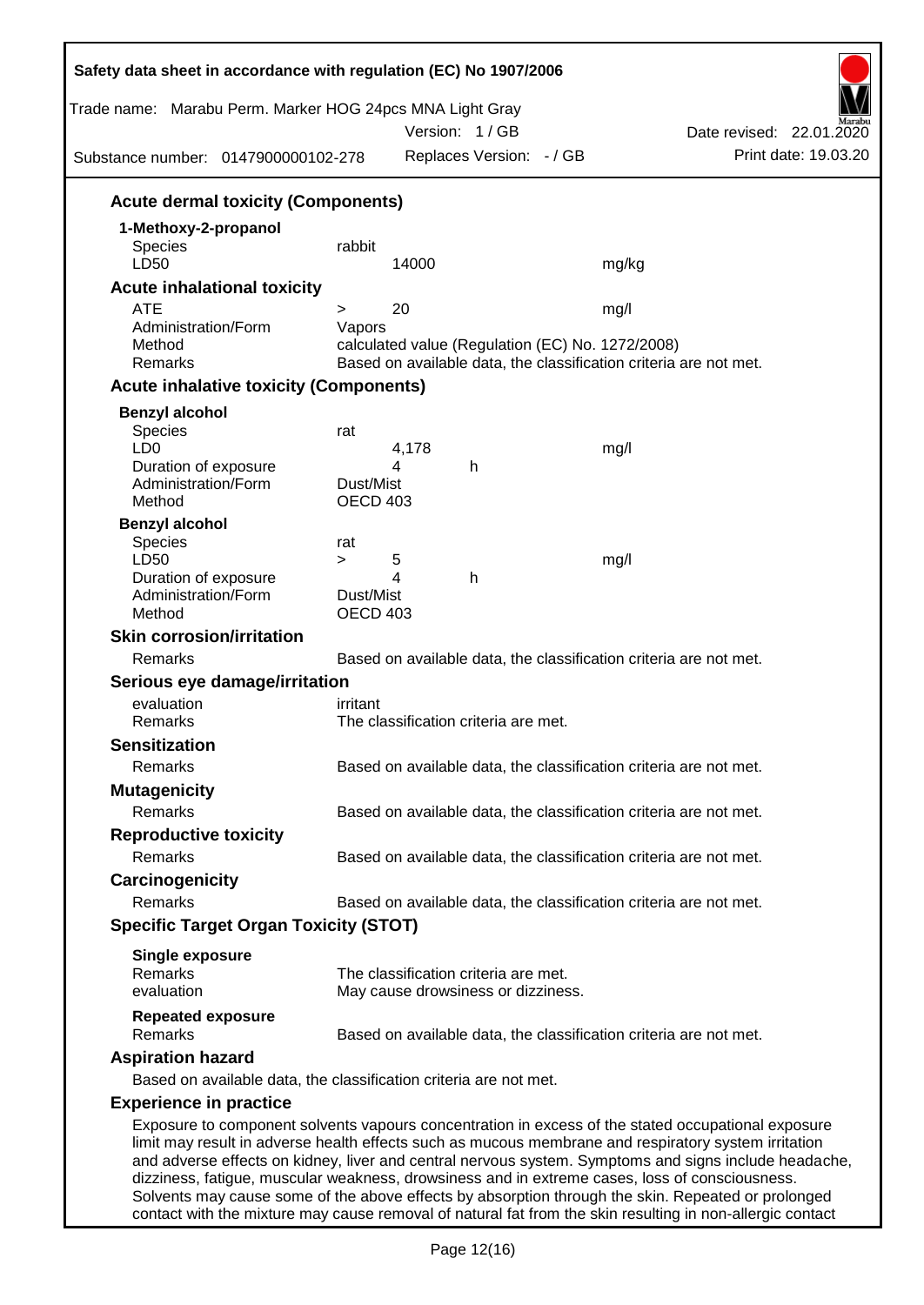|                               |                            | Safety data sheet in accordance with regulation (EC) No 1907/2006                                                     |                   |                          |                              |                                                                                                   |                                                                                                                                                                                                                                                                                                                  |
|-------------------------------|----------------------------|-----------------------------------------------------------------------------------------------------------------------|-------------------|--------------------------|------------------------------|---------------------------------------------------------------------------------------------------|------------------------------------------------------------------------------------------------------------------------------------------------------------------------------------------------------------------------------------------------------------------------------------------------------------------|
|                               |                            | Trade name: Marabu Perm. Marker HOG 24pcs MNA Light Gray                                                              |                   |                          |                              |                                                                                                   |                                                                                                                                                                                                                                                                                                                  |
|                               |                            |                                                                                                                       |                   |                          | Version: 1/GB                |                                                                                                   | Date revised: 22.01.2020                                                                                                                                                                                                                                                                                         |
|                               |                            | Substance number: 0147900000102-278                                                                                   |                   |                          | Replaces Version: - / GB     |                                                                                                   | Print date: 19.03.20                                                                                                                                                                                                                                                                                             |
|                               |                            |                                                                                                                       |                   |                          |                              | long-term exposure by oral, inhalation and dermal routes of exposure and eye contact.             | dermatitis and absorption through the skin. The liquid splashed in the eyes may cause irritation and<br>reversible damage. Ingestion may cause nausea, diarrhoea and vomiting. This takes into account, where<br>known, delayed and immediate effects and also chronic effects of components from short-term and |
|                               | <b>Other information</b>   |                                                                                                                       |                   |                          |                              |                                                                                                   |                                                                                                                                                                                                                                                                                                                  |
|                               |                            | There are no data available on the mixture itself.<br>1272/2008 and classified for toxicological hazards accordingly. |                   |                          |                              |                                                                                                   | The mixture has been assessed following the additivity method of the CLP Regulation (EC) No                                                                                                                                                                                                                      |
| 12.1. Toxicity                |                            | <b>SECTION 12: Ecological information</b>                                                                             |                   |                          |                              |                                                                                                   |                                                                                                                                                                                                                                                                                                                  |
|                               | <b>General information</b> |                                                                                                                       |                   |                          |                              |                                                                                                   |                                                                                                                                                                                                                                                                                                                  |
|                               |                            |                                                                                                                       |                   |                          |                              | and is classified for eco-toxicological properties accordingly. See Sections 2 and 3 for details. | There are no data available on the mixture itself. Do not allow to enter drains or water courses. The<br>mixture has been assessed following the summation method of the CLP Regulation (EC) No 1272/2008                                                                                                        |
|                               |                            | <b>Fish toxicity (Components)</b>                                                                                     |                   |                          |                              |                                                                                                   |                                                                                                                                                                                                                                                                                                                  |
|                               |                            | 1-Methoxy-2-propanol                                                                                                  |                   |                          |                              |                                                                                                   |                                                                                                                                                                                                                                                                                                                  |
| <b>Species</b>                |                            |                                                                                                                       |                   |                          | golden orfe (Leuciscus idus) |                                                                                                   |                                                                                                                                                                                                                                                                                                                  |
| LC <sub>0</sub>               |                            |                                                                                                                       | $\geq$            | 4600                     |                              | mg/l                                                                                              |                                                                                                                                                                                                                                                                                                                  |
|                               |                            | Duration of exposure                                                                                                  |                   | 96                       | h                            |                                                                                                   |                                                                                                                                                                                                                                                                                                                  |
|                               |                            | <b>Daphnia toxicity (Components)</b>                                                                                  |                   |                          |                              |                                                                                                   |                                                                                                                                                                                                                                                                                                                  |
| <b>Species</b><br><b>EC50</b> |                            | 1-Methoxy-2-propanol                                                                                                  |                   | Daphnia magna<br>23300   |                              | mg/l                                                                                              |                                                                                                                                                                                                                                                                                                                  |
|                               |                            | Duration of exposure                                                                                                  |                   | 48                       | h                            |                                                                                                   |                                                                                                                                                                                                                                                                                                                  |
|                               |                            | <b>Algae toxicity (Components)</b>                                                                                    |                   |                          |                              |                                                                                                   |                                                                                                                                                                                                                                                                                                                  |
|                               |                            | 1-Methoxy-2-propanol                                                                                                  |                   | Desmodesmus              |                              |                                                                                                   |                                                                                                                                                                                                                                                                                                                  |
| Species<br>EC50               |                            |                                                                                                                       | >                 | 1000                     |                              | mg/l                                                                                              |                                                                                                                                                                                                                                                                                                                  |
|                               |                            | Duration of exposure                                                                                                  |                   | 168                      | h                            |                                                                                                   |                                                                                                                                                                                                                                                                                                                  |
|                               |                            | <b>Bacteria toxicity (Components)</b>                                                                                 |                   |                          |                              |                                                                                                   |                                                                                                                                                                                                                                                                                                                  |
|                               |                            | 1-Methoxy-2-propanol                                                                                                  |                   |                          |                              |                                                                                                   |                                                                                                                                                                                                                                                                                                                  |
| <b>Species</b><br><b>EC50</b> |                            |                                                                                                                       | $\geq$            | activated sludge<br>1000 |                              |                                                                                                   |                                                                                                                                                                                                                                                                                                                  |
|                               |                            |                                                                                                                       |                   |                          |                              | mg/l                                                                                              |                                                                                                                                                                                                                                                                                                                  |
|                               |                            | 12.2. Persistence and degradability                                                                                   |                   |                          |                              |                                                                                                   |                                                                                                                                                                                                                                                                                                                  |
|                               | <b>General information</b> |                                                                                                                       |                   |                          |                              |                                                                                                   |                                                                                                                                                                                                                                                                                                                  |
|                               | No data available          |                                                                                                                       |                   |                          |                              |                                                                                                   |                                                                                                                                                                                                                                                                                                                  |
|                               |                            | <b>Biodegradability (Components)</b>                                                                                  |                   |                          |                              |                                                                                                   |                                                                                                                                                                                                                                                                                                                  |
|                               |                            | 1-Methoxy-2-propanol                                                                                                  |                   |                          |                              |                                                                                                   |                                                                                                                                                                                                                                                                                                                  |
| Value                         | Duration of test           |                                                                                                                       |                   | 90<br>28                 | d                            | $\%$                                                                                              |                                                                                                                                                                                                                                                                                                                  |
| Method                        | evaluation                 |                                                                                                                       | <b>OECD 301 F</b> |                          |                              | Readily biodegradable (according to OECD criteria)                                                |                                                                                                                                                                                                                                                                                                                  |
|                               |                            | 12.3. Bioaccumulative potential                                                                                       |                   |                          |                              |                                                                                                   |                                                                                                                                                                                                                                                                                                                  |
|                               | <b>General information</b> |                                                                                                                       |                   |                          |                              |                                                                                                   |                                                                                                                                                                                                                                                                                                                  |
|                               |                            | There are no data available on the mixture itself.                                                                    |                   |                          |                              |                                                                                                   |                                                                                                                                                                                                                                                                                                                  |
|                               |                            | <b>Partition coefficient: n-octanol/water</b>                                                                         |                   |                          |                              |                                                                                                   |                                                                                                                                                                                                                                                                                                                  |
|                               | Remarks                    |                                                                                                                       |                   | Not applicable           |                              |                                                                                                   |                                                                                                                                                                                                                                                                                                                  |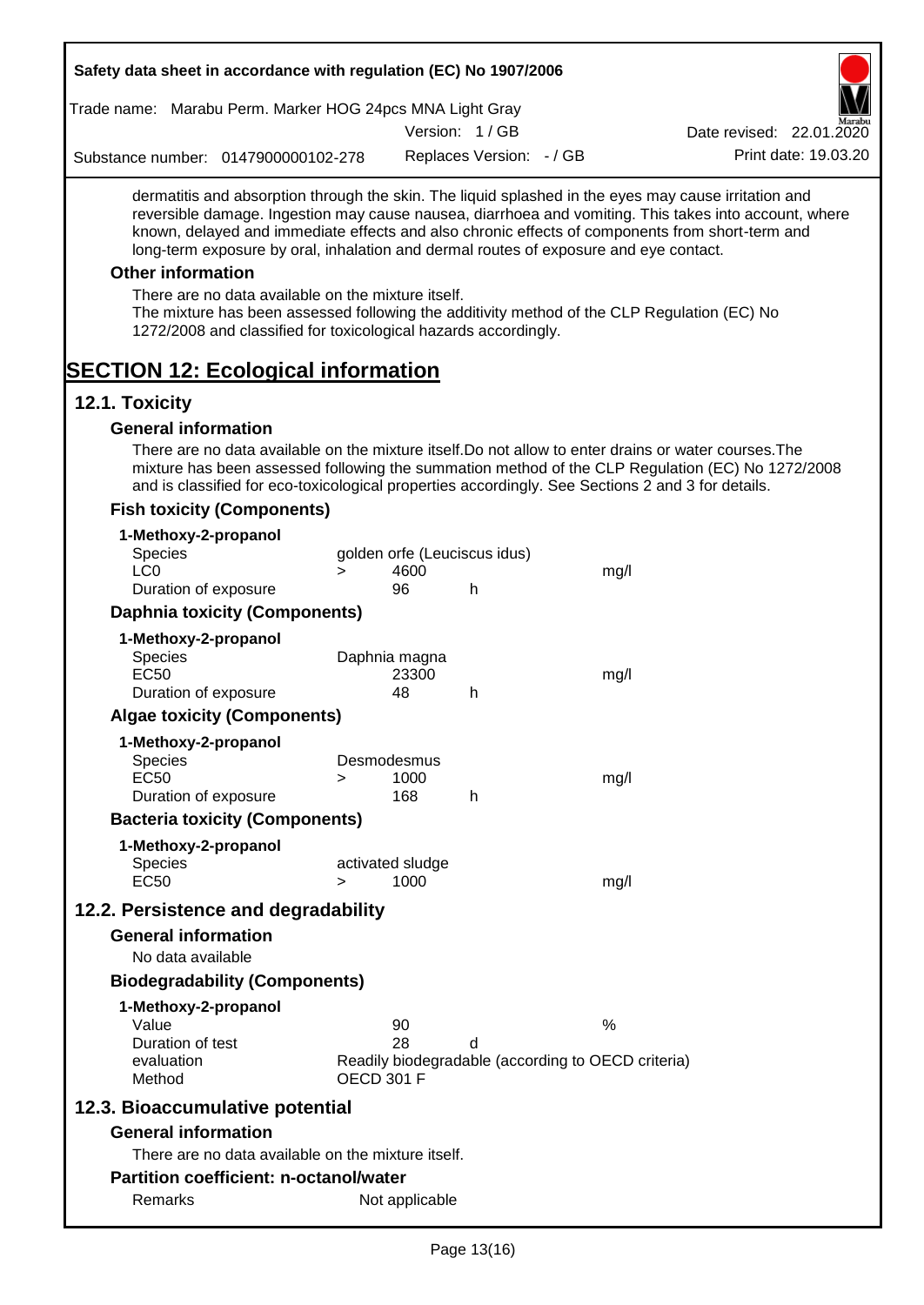## **Safety data sheet in accordance with regulation (EC) No 1907/2006**

Trade name: Marabu Perm. Marker HOG 24pcs MNA Light Gray

Version: 1 / GB

Substance number: 0147900000102-278

## **12.4. Mobility in soil**

## **General information**

There are no data available on the mixture itself.

## **12.5. Results of PBT and vPvB assessment**

### **General information**

There are no data available on the mixture itself.

## **12.6. Other adverse effects**

## **General information**

There are no data available on the mixture itself.

# **SECTION 13: Disposal considerations**

## **13.1. Waste treatment methods**

### **Disposal recommendations for the product**

Do not allow to enter drains or water courses. Wastes and emptied containers should be classified in accordance with relevant national regulation. The European Waste Catalogue classification of this product, when disposed of as waste is EWC waste code 08 03 12\* waste ink containing dangerous substances If this product is mixed with other wastes, the original waste product code may no longer apply and the appropriate code should be assigned. For further information contact your local waste authority.

## **Disposal recommendations for packaging**

Using information provided in this safety data sheet, advice should be obtained from the relevant waste authority on the classification of empty containers. Empty containers must be scrapped or reconditioned.

Not emptied containers are hazardous waste (waste code number 150110).

# **SECTION 14: Transport information**



Replaces Version:  $-$  / GB Print date: 19.03.20 Date revised: 22.01.2020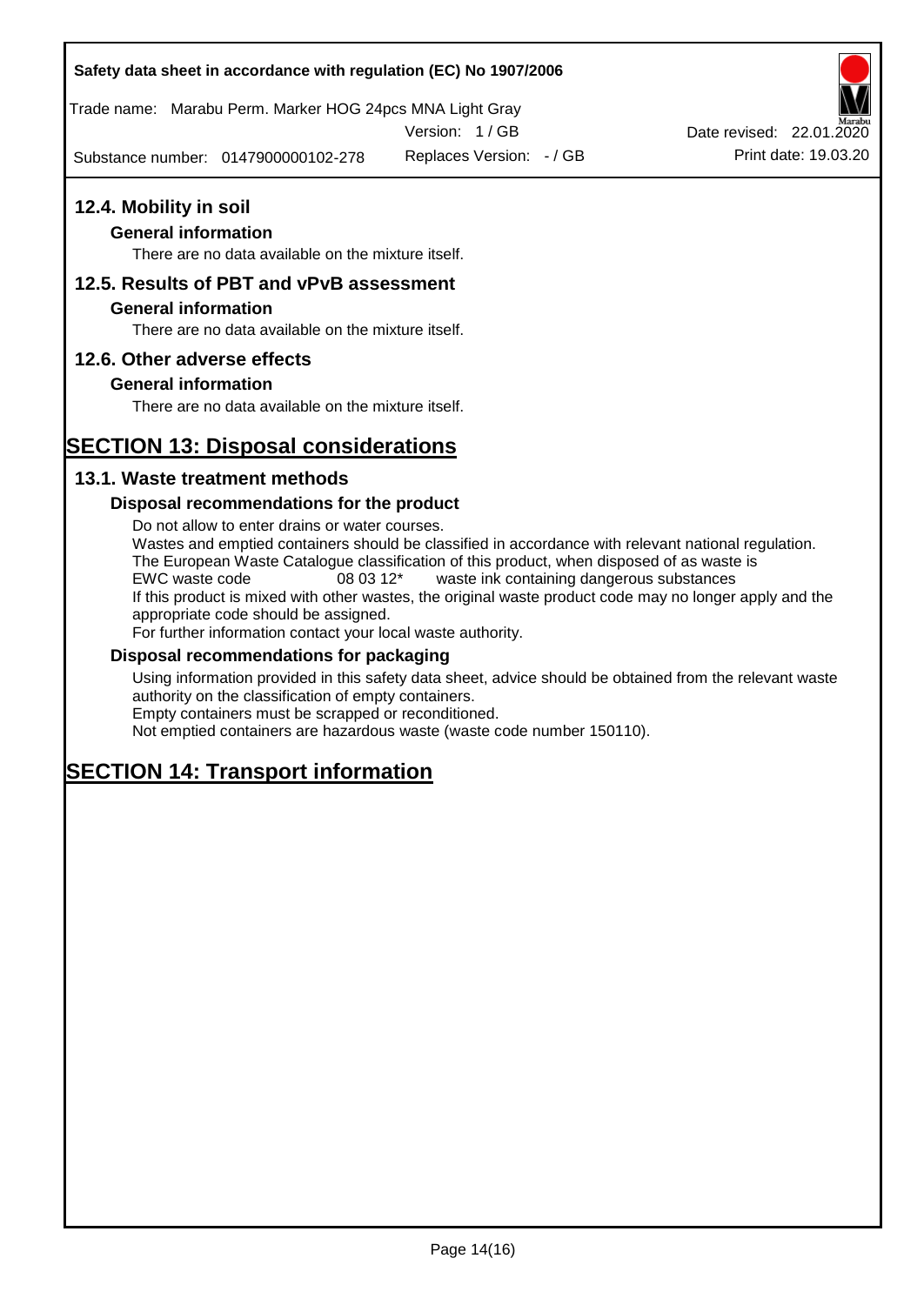## **Safety data sheet in accordance with regulation (EC) No 1907/2006**

## Trade name: Marabu Perm. Marker HOG 24pcs MNA Light Gray

Version: 1 / GB



Replaces Version:  $-$  / GB Print date: 19.03.20 Date revised: 22.01.2020

Substance number: 0147900000102-278

|                                     | <b>Land transport ADR/RID</b> | <b>Marine transport</b><br><b>IMDG/GGVSee</b> | Air transport<br><b>ICAO/IATA</b> |
|-------------------------------------|-------------------------------|-----------------------------------------------|-----------------------------------|
| Tunnel restriction code             | D/E                           |                                               |                                   |
| 14.1. UN number                     | 1263                          | 1263                                          | 1263                              |
| 14.2. UN proper shipping name       | <b>PAINT</b>                  | <b>PAINT</b>                                  | <b>PAINT</b>                      |
| 14.3. Transport hazard<br>class(es) | 3                             | 3                                             | 3                                 |
| Label                               |                               |                                               |                                   |
| 14.4. Packing group                 | III                           | III                                           | Ш                                 |
| Special provision                   | 640E                          |                                               |                                   |
| <b>Limited Quantity</b>             | 51                            |                                               |                                   |
| Transport category                  | 3                             |                                               |                                   |
| 14.5. Environmental hazards         |                               | no                                            |                                   |

## **Information for all modes of transport**

**14.6. Special precautions for user**

Transport within the user's premises:

Always transport in closed containers that are upright and secure.

Ensure that persons transporting the product know what to do in the event of an accident or spillage.

## **Other information**

**14.7. Transport in bulk according to Annex II of Marpol and the IBC Code** no

# **SECTION 15: Regulatory information**

## **15.1. Safety, health and environmental regulations/legislation specific for the substance or mixture**

## **VOC**

VOC (EU) 75 %

**Other information**

The product does not contain substances of very high concern (SVHC).

## **15.2. Chemical safety assessment**

For this preparation a chemical safety assessment has not been carried out.

# **SECTION 16: Other information**

**Hazard statements listed in Chapter 3**